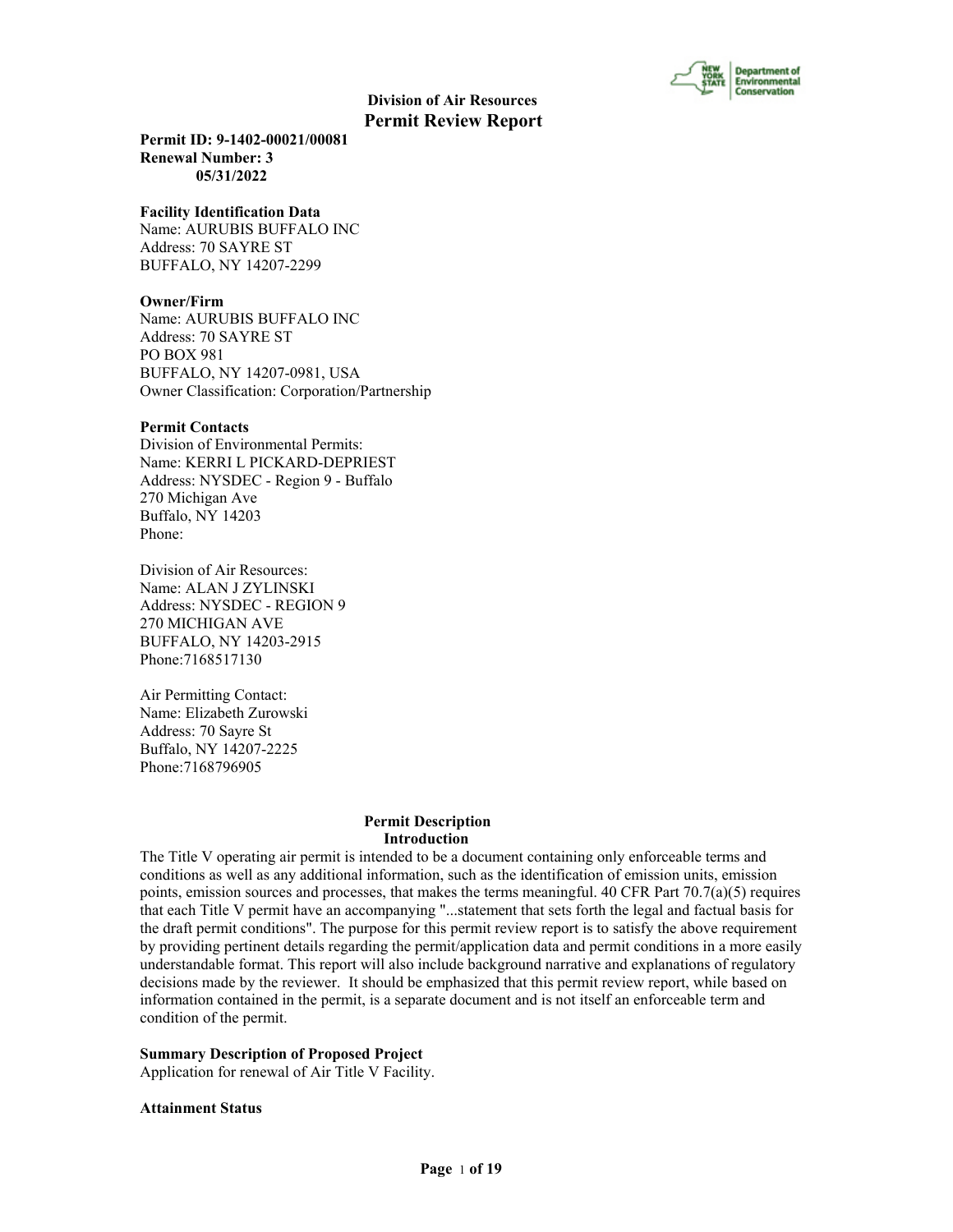

#### **Permit ID: 9-1402-00021/00081 Renewal Number: 3 05/31/2022**

AURUBIS BUFFALO INC is located in the town of BUFFALO in the county of ERIE. The attainment status for this location is provided below. (Areas classified as attainment are those that meet all ambient air quality standards for a designated criteria air pollutant.)

| Criteria Pollutant                         | <b>Attainment Status</b> |  |
|--------------------------------------------|--------------------------|--|
|                                            |                          |  |
| Particulate Matter (PM)                    | <b>ATTAINMENT</b>        |  |
| Particulate Matter< 10µ in diameter (PM10) | <b>ATTAINMENT</b>        |  |
| Sulfur Dioxide (SO2)                       | <b>ATTAINMENT</b>        |  |
| $Ozone*$                                   | MARGINAL NON-ATTAINMENT  |  |
| Oxides of Nitrogen $(NOx)$ **              | <b>ATTAINMENT</b>        |  |
| Carbon Monoxide (CO)                       | <b>ATTAINMENT</b>        |  |

----

\* Ozone is regulated in terms of the emissions of volatile organic compounds (VOC) and/or oxides of nitrogen (NOx) which are ozone precursors.

\*\* NOx has a separate ambient air quality standard in addition to being an ozone precursor.

### **Facility Description:**

Aurubis Buffalo Inc operates a manufacturing facility located at 70 Sayre Street, in Buffalo, New York in a mixed residential/industrial area. The facility employs approximately 625 people, and generally operates 7 days per week, 52 weeks per year. The site encompasses 79 acres including 1.1 million square feet of manufacturing area, storage and office space. The facility was established under different ownership about 1906, and became Outokumpu American Brass in 1990, Luvata in 2006, and ultimately Aurubis Buffalo Inc in 2011.

The facility manufactures and processes various alloys composed of copper and zinc. The major activities at the facility include: casting, annealing, hot rolling, and milling. In the cast shop, copper and other metals, including zinc alloy, are melted in electric induction furnaces and poured off into water cooled molds to form hot cakes. After heating, cakes may then be hot rolled to various thicknesses followed by being run through a milling line to create a uniform thickness. Various types of annealing furnaces are used to slowly heat and cool the alloy materials resulting in added strength and reduced brittleness. Depending on the material, strand anneals, bell anneals or cup annealing furnaces could be used. At the end of the annealing process, strand materials are generally run through an acidic bath to remove scale and metal oxides that have formed prior to being re-wound. Skimmings, grindings, dross and other materials are routinely sorted and collected for reuse in raw materials.

The facility has continued to expand production in recent years. In 1998, American Brass took over ownership of the four natural gas fired boilers for heat and process steam formerly owned by Encogen Four Partners, LLP. However, the boilers were replaced by heat recovery and exotherm-boilers (utilizing heat from other processes in the facility without consuming fuels), and in 2010 the natural gas fired boilers were dismantled and removed from the facility. In 1999, the facility permitted a new tinning line in which brass or copper strip passes through a pot of molton tin to apply a thin coating. In late 2000 and early 2001, the facility installed a new cleaning line operation for preparation of brass strip. In 2007, another minor modification was performed to include installation of a natural gas powered backup electric generator as an exempt source. The facility also has several machining operations, presses, and other metalworking operations that are not vented to the atmosphere. In addition to production, the facility performs several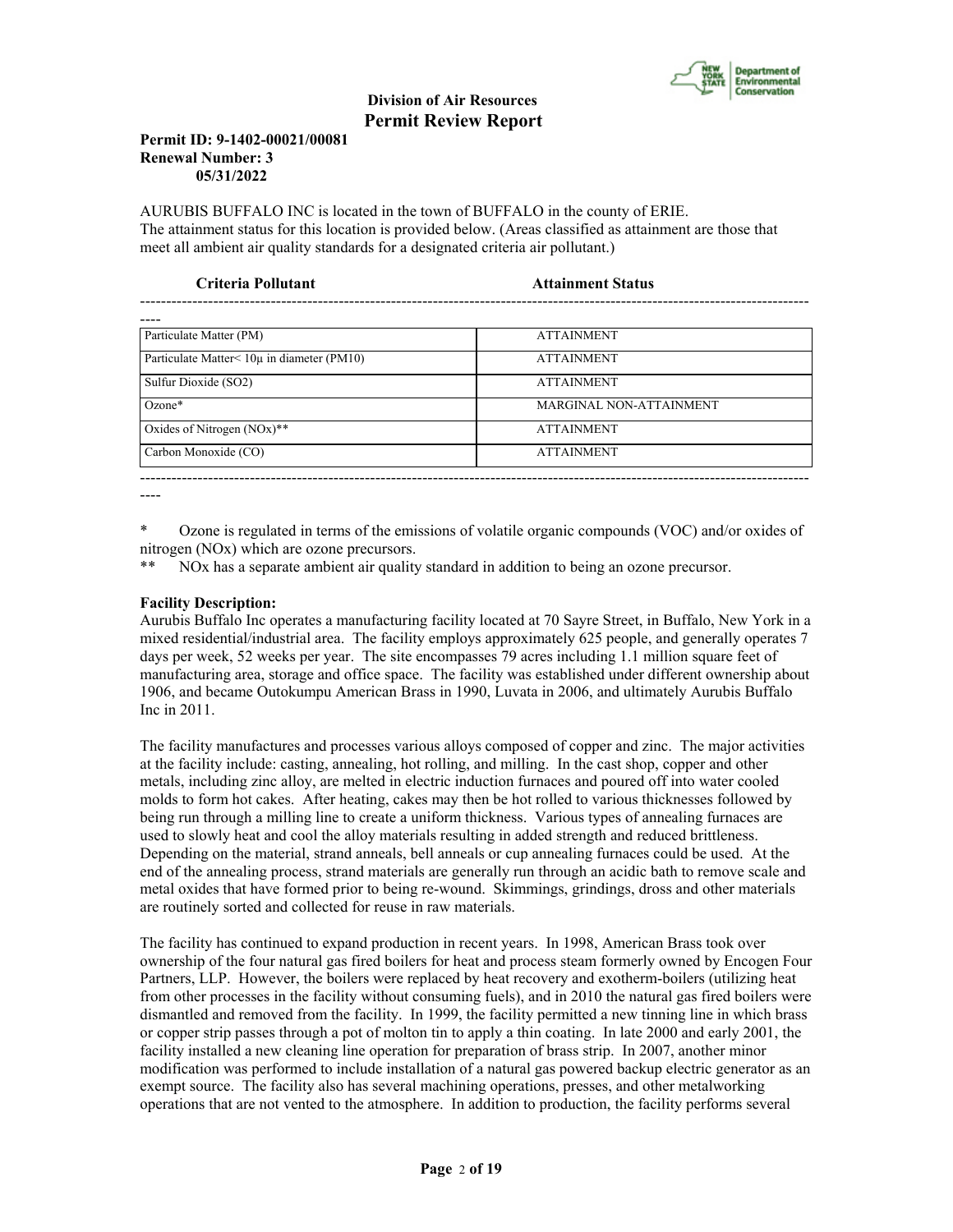

#### **Permit ID: 9-1402-00021/00081 Renewal Number: 3 05/31/2022**

maintenance operations, operates a water treatment facility for production wastewaters, and performs woodworking operations for pallets, etc.

The facility is subject to Title V permitting requirements due primarily to the carbon monoxide generated from the combustion of natural gas in the annealing furnaces and boilers. The facility is subject to Prevention of Significant Deterioration requirements for the same compounds. Emission calculations were prepared using a combination of published emission factors, stack test results, and engineering calculations as discussed in the application.

#### **Permit Structure and Description of Operations**

The Title V permit for AURUBIS BUFFALO INC

 is structured in terms of the following hierarchy: facility, emission unit, emission point, emission source and process. A facility is defined as all emission sources located at one or more adjacent or contiguous properties owned or operated by the same person or persons under common control. The facility is subdivided into one or more emission units (EU). Emission units are defined as any part or activity of a stationary facility that emits or has the potential to emit any federal or state regulated air pollutant. An emission unit is represented as a grouping of processes (defined as any activity involving one or more emission sources (ES) that emits or has the potential to emit any federal or state regulated air pollutant). An emission source is defined as any apparatus, contrivance or machine capable of causing emissions of any air contaminant to the outdoor atmosphere, including any appurtenant exhaust system or air cleaning device. [NOTE: Indirect sources of air contamination as defined in 6 NYCRR Part 203 (i.e. parking lots) are excluded from this definition]. The applicant is required to identify the principal piece of equipment (i.e., emission source) that directly results in or controls the emission of federal or state regulated air pollutants from an activity (i.e., process). Emission sources are categorized by the following types: combustion - devices which burn fuel to generate heat, steam or power

- incinerator devices which burn waste material for disposal
- control emission control devices
- process any device or contrivance which may emit air contaminants that is not included in the above categories.

AURUBIS BUFFALO INC is defined by the following emission unit(s):

Emission unit 2ANEAL - There are three types of annealing equipment in use at the Aurubis facility: strand anneals, bell anneals, and cup annealing furnaces. Copper alloy stock is heat treated in one of the three types of furnaces depending on the desired properties. The furnaces use natural gas to generate a carbon-rich atmosphere to heat-treat the metal.

Emission unit 2ANEAL is associated with the following emission points (EP):

00056, 00057, 00058, 00059, 00060, 00063, 00064, 00065, 00066, 00067, 00068, 00069 Process: ANL is located at MULTIPLE LOCATIONS - There are 12 annealing furnaces installed prior to 1970 in use at the facility to heat treat copper alloy. There are 3 types: strand anneals, bell anneals, and annealing furnaces. The 12 furnaces are located across 7 different buildings: building  $#24, #29, #31, #33,$ 2a, press room and the strip anneal bay. The furnaces use natural gas to create a carbon rich atmosphere for treating the alloy. The heat treating enhances the physical properties of the alloy making it stronger and/or more malleable. This process is similar to the annealing process used in the steel industry, however the same emission factors do not apply. Emissions from the annealing furnaces at the oab facility are based on stack testing results and natural gas usage records.

Emission unit 3STRND - The 148 strand anneal furnace uses natural gas to generate a carbon-rich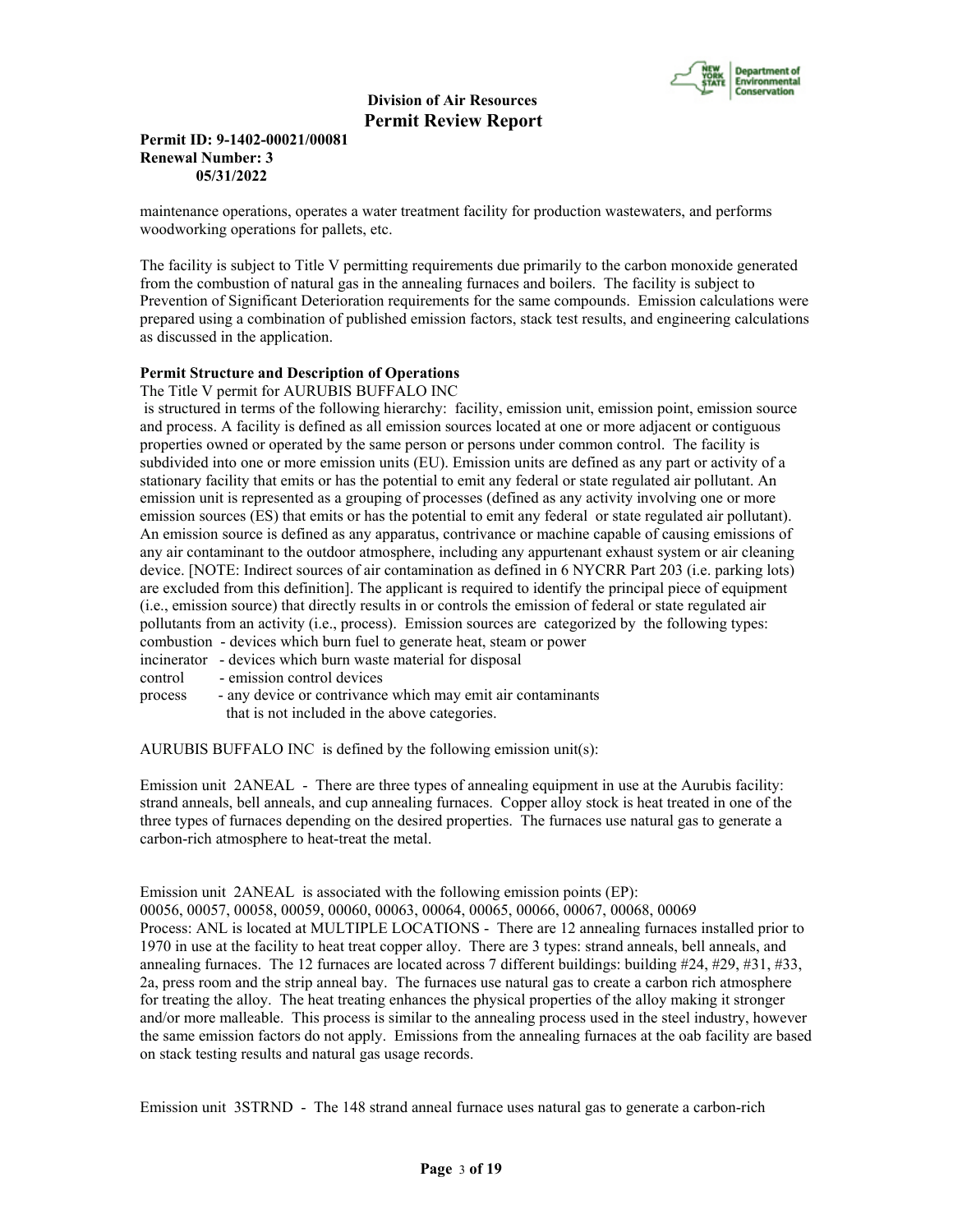

**Permit ID: 9-1402-00021/00081 Renewal Number: 3 05/31/2022**

atmosphere to heat-treat the metal.

Emission unit 3STRND is associated with the following emission points (EP): 00061, 00062

Process: STR is located at 1, Building STANNEAL - An additional strand annealing furnace is in use at the facility to heat treat copper alloy, the 148 strand. This furnace uses natural gas to create a carbon rich atmosphere for treating the alloy. The heat treating enhances the physical properties of the alloy. This process is similar to the annealing process used in the steel industry, however the same emission factors do not apply. Emissions from the annealing furnaces at the Aurubis facility are based on stack testing results and natural gas usage records. The 148 strand anneal furnace was installed after 1974 and is subject to compliance with psd regulations.

Emission unit 4HOTRL - Two natural gas furnaces are used to heat cakes of copper alloy prior to rolling. Emissions from these furnaces are from the combustion of natural gas. After rolling, bars are surface milled. Chips are transported by a vacuum system, are collected by two cyclones and a scrubber (installed January 2005). The collected chips are recycled.

Emission unit 4HOTRL is associated with the following emission points (EP): 00070, 00071, 00100

Process: CHT is located at 1, Building CAKESTRG - Natural gas is used to fire two furnaces, the 130 and 146 cake heaters. These furnaces are used to heat cakes of copper alloy prior to hot or cold rolling.

Process: MIL is located at 1, Building 25A - Copper alloy bars are surface milled at the torin mill, generating chips which are transported by a vacuum system. The chips are collected by a centrifugal precipitator and a rotoclone and are recycled.

Emission unit 6TREAT - A steam jacket dryer is used to dry filter cake at the wastewater treatment plant. A wet scrubber is used to control emissions. Control efficiency of the scrubber is 99%.

Emission unit 6TREAT is associated with the following emission points (EP): 00048

Process: DRY is located at 1, Building 1 - A steam jacket dryer is used to dry filter cake at the wastewater treatment plant. A wet scrubber is used to control emissions. Control efficiency of the scrubber is 99%.

Emission unit 7CRACK - A cracking tank is used to reclaim oil from an oil/water emulsion. Emissions of hydrogen sulfide and oil mist are vented through emission point 00050.

Emission unit 7CRACK is associated with the following emission points (EP): 00050

Process: OIL is located at 1, Building TUBEBAY - Soluble oil and water is used as a coolant in the rolling operations at the facility. The oil and water emulsion is collected and separated in a cracking tank. The emissions from this process were calculated as part of the emission inventory and were found to be insignificant.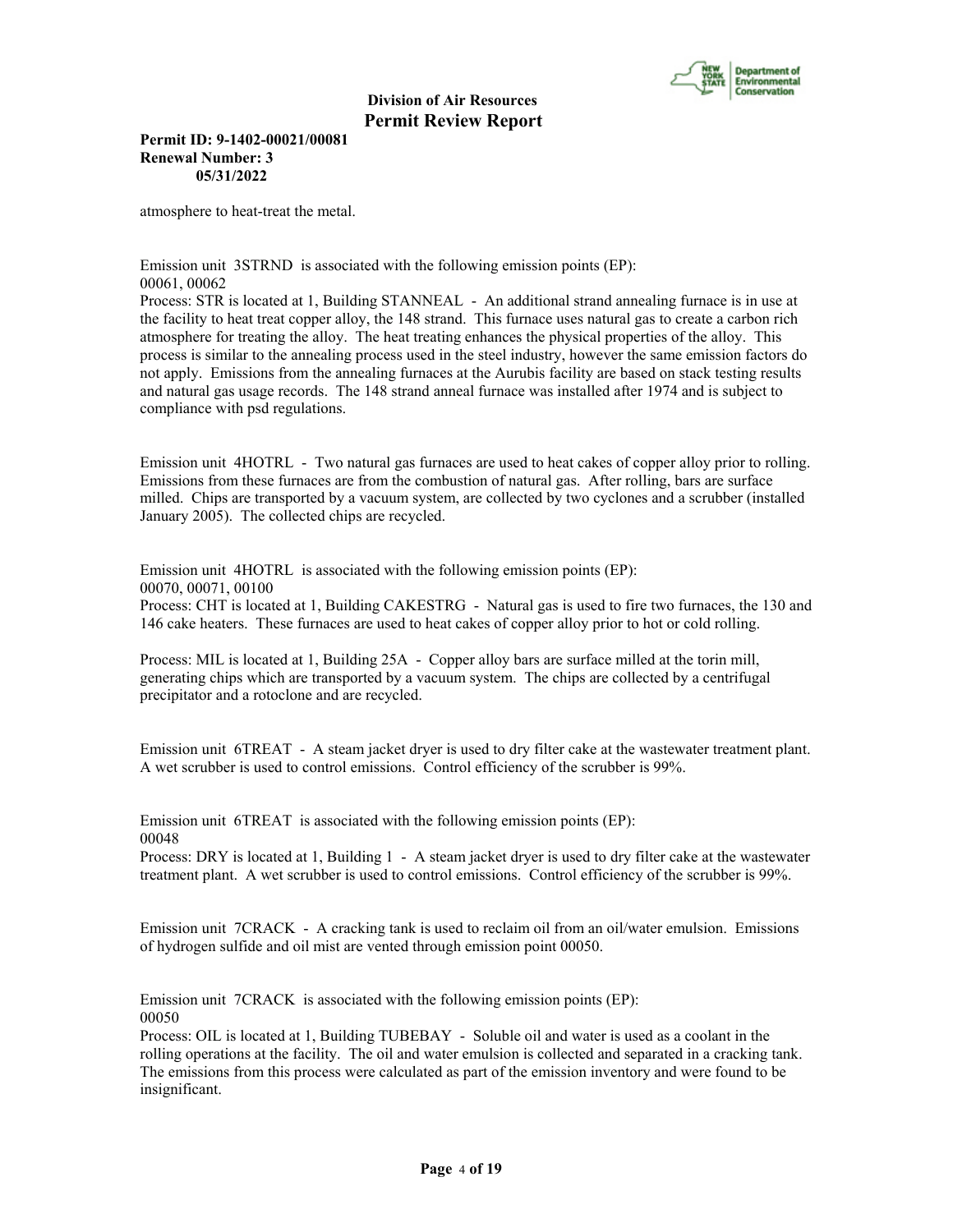

#### **Permit ID: 9-1402-00021/00081 Renewal Number: 3 05/31/2022**

Emission unit 8SHAKE - The sorting shaker table is used to sort the casting stations' skimming and runner box debris prior to being sent out for brass/copper reclamation. Wetting the contents of the skimming boxes prior to dumping on the shaker table helps to minimize dust from this operation.

Emission unit 8SHAKE is associated with the following emission points (EP): 00052

Process: SHK is located at 1, Building SCRAPSTG - A sorting shaker table is used to sort the casting stations' skimming and runner box debris prior to being sent out for brass and copper reclamation. The emissions from this process were calculated in the emission inventory and were determined to be insignificant.

Emission unit 9TINLN - The emission unit consists of a flux application tank, an on-line molten tin application tank, a refining station molten tin tank and a scrubber to reduce emissions to atmosphere.

Emission unit 9TINLN is associated with the following emission points (EP): 00080, 00081, 00082

Process: GAS is located at 1, Building N CON. BAY - Natural gas is combusted in the flux dryer to provide heat to dry the flux before entering the tin bath, and in the on-line tin pot and refining tin pot to provide heat and maintain temperatures necessary to keep the tin molten.

Process: TIN is located at 1, Building N CON. BAY - Emissions collected by the scrubber system include hcl from the flux tank, flux dryer, and from the refining station. Zinc oxide mist is also collected by the scrubber system, from the refining station.

Emission unit 1CASTS - There are four casting stations in operation at the Aurubis facility, designated as castings stations 2, 3, 4, and 5. Copper stock and alloying elements are melted in electric induction furnaces and poured into water cooled molds to form cakes. Fluxing agents are used for mold release. Natural gas preheat torches are used at each casting station to maintain the temperature of the runner boxes. Overhead fans are used to vent fugitive emissions. Casting stations 2 and 3 have five fans each, casting station 4 has three fans, and casting station 5 has four fans. In addition, emissions from casting stations 2 through 4 are vented to a baghouse. Emissions from casting station 5 are vented to a second baghouse. In addition, the electric induction furnaces are subject to 40 CFR Part 60 Subpart M which has a 10% opacity limit.

Emission unit 1CASTS is associated with the following emission points (EP): 00030, 00033, 00034, 00040, 00055

Process: CAS is located at 1, Building CASTSHOP - Copper and alloying elements, including zinc alloy, are melted in electric induction furnaces and poured off into water cooled molds to form flat cakes. Charcoal, carbon black, and other fluxing agents are used to minimize excessive fuming. Two baghouses are utilized to control emissions. Overhead roof fans are also used to alleviate fugitive emissions.

Process: HTR is located at 1, Building CASTSHOP - Natural gas is combusted in preheat torches at each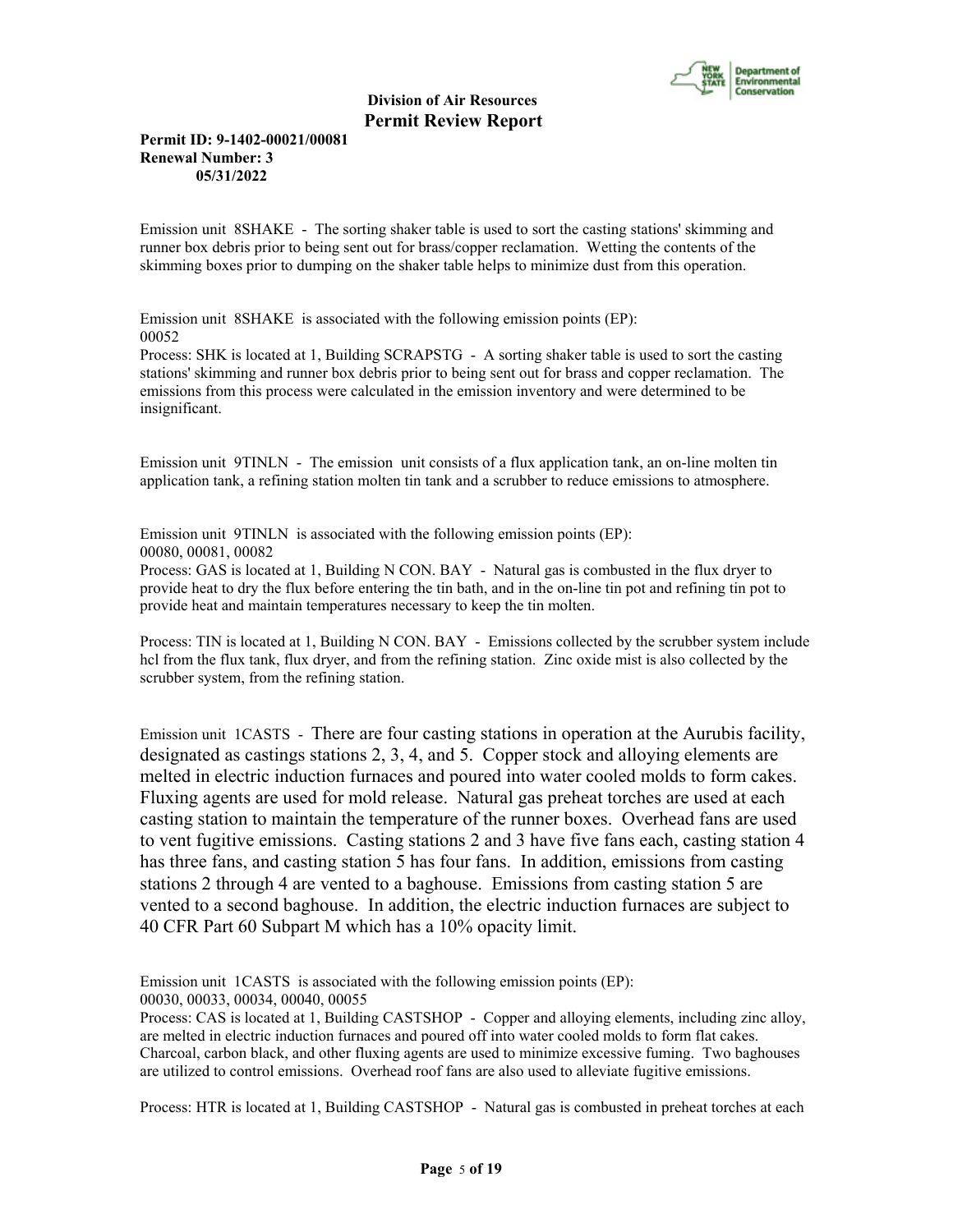

#### **Permit ID: 9-1402-00021/00081 Renewal Number: 3 05/31/2022**

of the five casting stations to maintain the temperature of the molten alloy as it is being pouted through the runner boxes. Emissions are vented through the baghouses as well as the overhead roof fans.

#### **Title V/Major Source Status**

AURUBIS BUFFALO INC is subject to Title V requirements. This determination is based on the following information:

The facility is subject to Title V permitting requirements due primarily to the carbon monoxide generated from the combustion of natural gas in the annealing furnaces and boilers. The facility is subject to Prevention of Significant Deterioration requirements for the same compounds. Emission calculations were prepared using a combination of published emission factors, stack test results, and engineering calculations as discussed in the application.

#### **Program Applicability**

The following chart summarizes the applicability of AURUBIS BUFFALO INC with regards to the principal air pollution regulatory programs:

**Regulatory Program Applicability** 

| <b>PSD</b>                     | NO.        |
|--------------------------------|------------|
| NSR (non-attainment)           | NO.        |
| NESHAP (40 CFR Part 61)        | NO.        |
| NESHAP (MACT - 40 CFR Part 63) | NO.        |
| <b>NSPS</b>                    | <b>YES</b> |
| <b>TITLE IV</b>                | NO.        |
| <b>TITLE V</b>                 | <b>YES</b> |
| <b>TITLE VI</b>                | NO.        |
| <b>RACT</b>                    | NO.        |
| <b>SIP</b>                     | <b>YES</b> |

#### NOTES:

PSD Prevention of Significant Deterioration (40 CFR 52, 6 NYCRR 231-7, 231-8) requirements which pertain to major stationary sources located in areas which are in attainment of National Ambient Air Quality Standards (NAAQS) for specified pollutants.

NSR New Source Review (6 NYCRR 231-5, 231-6) - requirements which pertain to major stationary sources located in areas which are in non-attainment of National Ambient Air Quality Standards (NAAQS) for specified pollutants.

NESHAP National Emission Standards for Hazardous Air Pollutants (40 CFR 61, 6 NYCRR 200.10) contaminant and source specific emission standards established prior to the Clean Air Act Amendments of 1990 (CAAA) which were developed for 9 air contaminants (inorganic arsenic, radon, benzene, vinyl chloride, asbestos, mercury, beryllium, radionuclides, and volatile HAP's).

MACT Maximum Achievable Control Technology (40 CFR 63, 6 NYCRR 200.10) - contaminant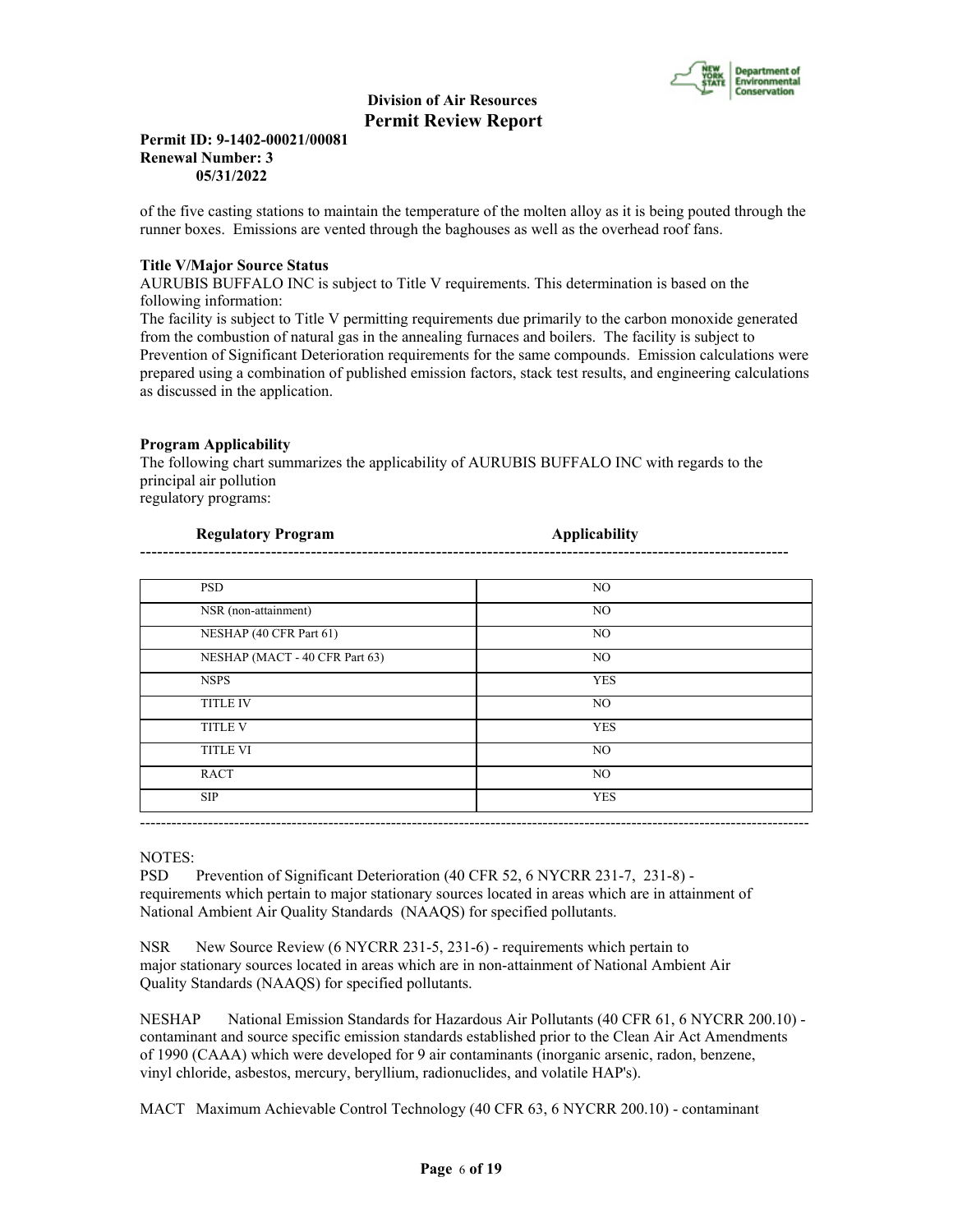

#### **Permit ID: 9-1402-00021/00081 Renewal Number: 3 05/31/2022**

and source specific emission standards established by the 1990 CAAA. Under Section 112 of the CAAA, the US EPA is required to develop and promulgate emissions standards for new and existing sources. The standards are to be based on the best demonstrated control technology and practices in the regulated industry, otherwise known as MACT. The corresponding regulations apply to specific source types and contaminants.

NSPS New Source Performance Standards (40 CFR 60, 6 NYCRR 200.10) - standards of performance for specific stationary source categories developed by the US EPA under Section 111 of the CAAA. The standards apply only to those stationary sources which have been constructed or modified after the regulations have been proposed by publication in the Federal Register and only to the specific contaminant(s) listed in the regulation.

Title IV Acid Rain Control Program (40 CFR 72 thru 78, 6 NYCRR 201-6) - regulations which mandate the implementation of the acid rain control program for large stationary combustion facilities.

Title VI Stratospheric Ozone Protection (40 CFR 82, Subpart A thru G, 6 NYCRR 200.10) federal requirements that apply to sources which use a minimum quantity of CFC's (chlorofluorocarbons), HCFC's (hydrofluorocarbons) or other ozone depleting substances or regulated substitute substances in equipment such as air conditioners, refrigeration equipment or motor vehicle air conditioners or appliances.

RACT Reasonably Available Control Technology (6 NYCRR Parts 212-3, 220-1.6, 220-1.7, 220-2.3, 220-2.4, 226, 227-2, 228, 229, 230, 233, 234, 235, 236) - the lowest emission limit that a specific source is capable of meeting by application of control technology that is reasonably available, considering technological and economic feasibility. RACT is a control strategy used to limit emissions of VOC's and NOx for the purpose of attaining the air quality standard for ozone. The term as it is used in the above table refers to those state air pollution control regulations which specifically regulate VOC and NOx emissions.

SIP State Implementation Plan (40 CFR 52, Subpart HH, 6 NYCRR 200.10) - as per the CAAA, all states are empowered and required to devise the specific combination of controls that, when implemented, will bring about attainment of ambient air quality standards established by the federal government and the individual state. This specific combination of measures is referred to as the SIP. The term here refers to those state regulations that are approved to be included in the SIP and thus are considered federally enforceable.

#### **Compliance Status**

Facility is in compliance with all requirements.

#### **SIC Codes**

SIC or Standard Industrial Classification code is an industrial code developed by the federal Office of Management and Budget for use, among other things, in the classification of establishments by the type of activity in which they are engaged. Each operating establishment is assigned an industry code on the basis of its primary activity, which is determined by its principal product or group of products produced or distributed, or services rendered. Larger facilities typically have more than one SIC code.

#### **SIC Code** Description

3351 COPPER ROLLING AND DRAWING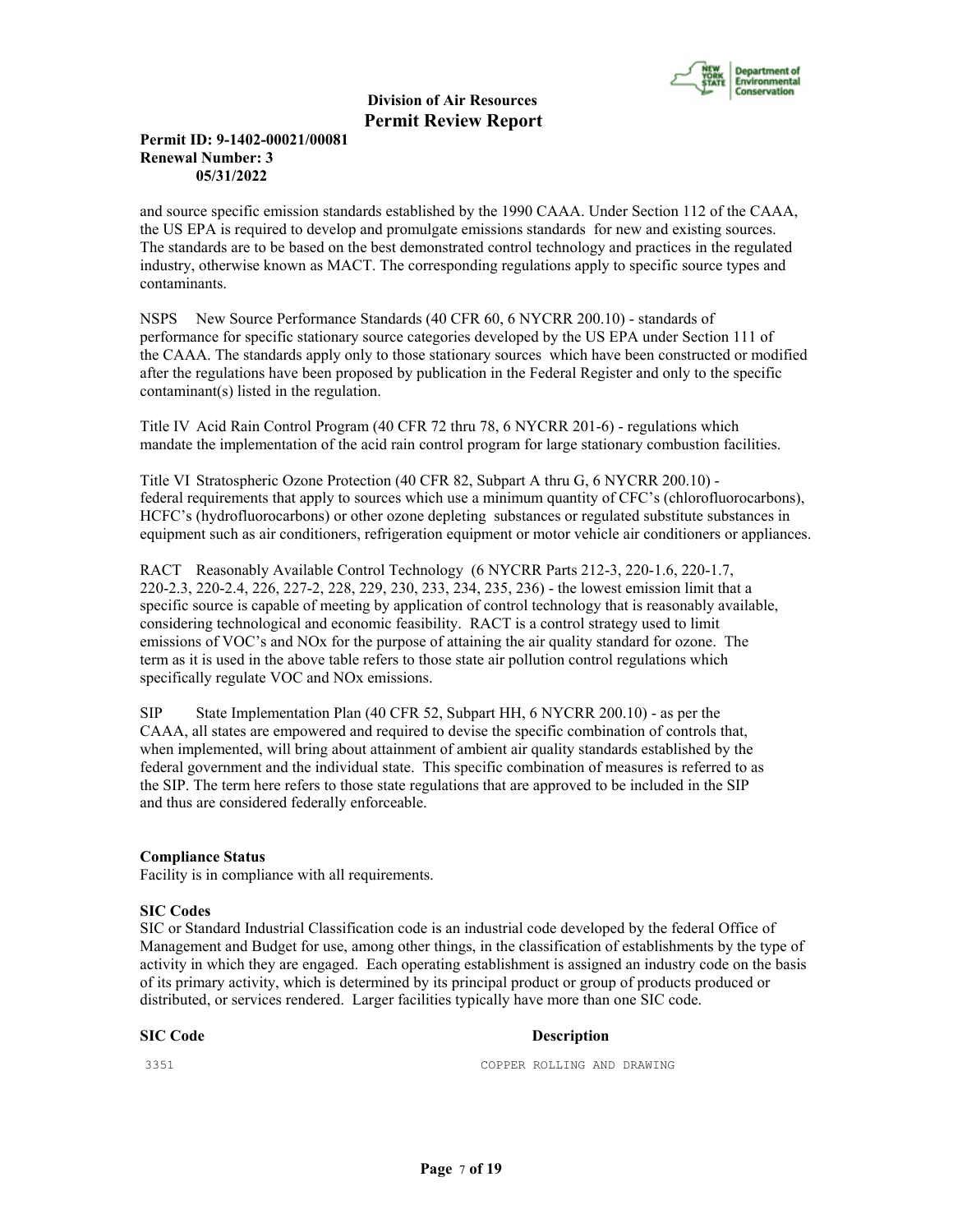

#### **Permit ID: 9-1402-00021/00081 Renewal Number: 3 05/31/2022**

#### **SCC Codes**

SCC or Source Classification Code is a code developed and used'' by the USEPA to categorize processes which result in air emissions for the purpose of assessing emission factor information.Each SCC represents a unique process or function within a source category logically associated with a point of air pollution emissions. Any operation that causes air pollution can be represented by one or more SCC's.

| <b>SCC Code</b>     | <b>Description</b>                         |  |  |
|---------------------|--------------------------------------------|--|--|
| $3 - 03 - 009 - 34$ | PRIMARY METAL PRODUCTION                   |  |  |
|                     | PRIM METAL PROD-STEEL MFG (SEE 303015 FOR  |  |  |
|                     | INTEGRATED IRON & STEEL MACT)              |  |  |
|                     | Heat Treating Furnaces: Annealing          |  |  |
| $3 - 03 - 900 - 03$ | PRIMARY METAL PRODUCTION                   |  |  |
|                     | PRIMARY METAL PRODUCTION - FUEL FIRED      |  |  |
|                     | EOUIPMENT                                  |  |  |
|                     | NATURAL GAS: PROCESS HEATERS               |  |  |
| $3 - 04 - 002 - 99$ | SECONDARY METAL PRODUCTION                 |  |  |
|                     | SECONDARY METAL PRODUCTION - COPPER        |  |  |
|                     | Other Not Classified                       |  |  |
| $3 - 04 - 050 - 01$ | SECONDARY METAL PRODUCTION                 |  |  |
|                     | SECONDARY METAL PRODUCTION - MISCELLANEOUS |  |  |
|                     | CASTING FABRICATING                        |  |  |
|                     | Other Not Classified                       |  |  |
| $3 - 05 - 150 - 03$ | MINERAL PRODUCTS                           |  |  |
|                     | MINERAL PRODUCTS - CALCINING               |  |  |
|                     | Grinding/Milling                           |  |  |
| $3 - 99 - 900 - 03$ | MISCELLANEOUS MANUFACTURING INDUSTRIES     |  |  |
|                     | MISCELLANEOUS MANUFACTURING INDUSTRIES     |  |  |
|                     | NATURAL GAS: PROCESS HEATERS               |  |  |
| $3 - 99 - 999 - 94$ | MISCELLANEOUS MANUFACTURING INDUSTRIES     |  |  |
|                     | MISCELLANEOUS INDUSTRIAL PROCESSES         |  |  |
|                     | Other Not Classified                       |  |  |
| $3 - 99 - 999 - 95$ | MISCELLANEOUS MANUFACTURING INDUSTRIES     |  |  |
|                     | MISCELLANEOUS INDUSTRIAL PROCESSES         |  |  |
|                     | Other Not Classified                       |  |  |

#### **Facility Emissions Summary**

In the following table, the CAS No. or Chemical Abstract Service code is an identifier assigned to every chemical compound. [NOTE: Certain CAS No.'s contain a 'NY' designation within them. These are not true CAS No.'s but rather an identification which has been developed by the department to identify groups of contaminants which ordinary CAS No.'s do not do. As an example, volatile organic compounds or VOC's are identified collectively by the NY CAS No. 0NY998-00-0.] The PTE refers to the Potential to Emit. This is defined as the maximum capacity of a facility or air contaminant source to emit any air contaminant under its physical and operational design. Any physical or operational limitation on the capacity of the facility or air contamination source to emit any air contaminant , including air pollution control equipment and/or restrictions on the hours of operation, or on the type or amount or material combusted, stored, or processed, shall be treated as part of the design only if the limitation is contained in federally enforceable permit conditions. The PTE for each contaminant that is displayed represents the facility-wide PTE in tons per year (tpy) or pounds per year (lbs/yr). In some instances the PTE represents a federally enforceable emissions cap or limitation for that contaminant. The term 'HAP' refers to any of the hazardous air pollutants listed in section 112(b) of the Clean Air Act Amendments of 1990. Total emissions of all hazardous air pollutants are listed under the special NY CAS No. 0NY100-00-0. In addition, each individual hazardous air pollutant is also listed under its own specific CAS No. and is identified in the list below by the (HAP) designation.

| Cas No. | Contaminant PTE lbs/yr |  | <b>PTE</b> tons/yr Actual lbs/yr |  | <b>Actual tons/yr</b> |
|---------|------------------------|--|----------------------------------|--|-----------------------|
|---------|------------------------|--|----------------------------------|--|-----------------------|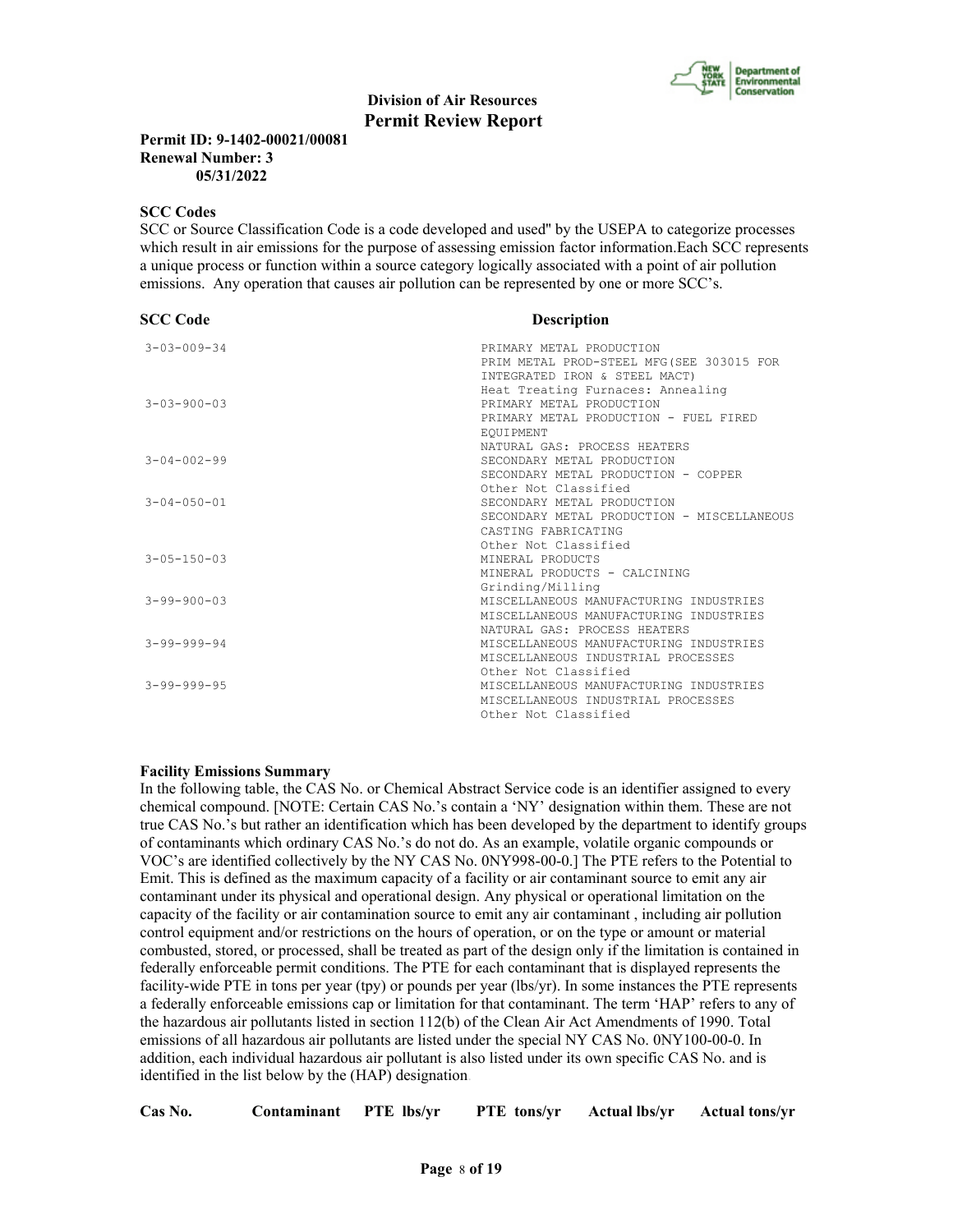

#### **Permit ID: 9-1402-00021/00081 Renewal Number: 3 05/31/2022**

| 12                                                                |         |                                                                                                                                                                |
|-------------------------------------------------------------------|---------|----------------------------------------------------------------------------------------------------------------------------------------------------------------|
| CARBON<br>MONOXIDE                                                | 2000000 |                                                                                                                                                                |
| HYDROGEN<br>CHLORIDE                                              | 19999   |                                                                                                                                                                |
| HYDROGEN<br>SULFIDE                                               | 4999    |                                                                                                                                                                |
| <b>OILS</b><br>(PETROLEUM),<br>CHEMICALLY<br>NEUTRALIZED<br>SPENT |         |                                                                                                                                                                |
|                                                                   |         |                                                                                                                                                                |
| NICKEL OXIDE                                                      |         | 63                                                                                                                                                             |
| E, DEODORIZER<br><b>DISTILLATES</b>                               |         |                                                                                                                                                                |
| OXIDES OF<br>NITROGEN                                             | 79999   |                                                                                                                                                                |
|                                                                   |         |                                                                                                                                                                |
| POTASSIUM<br>HYDROXIDE                                            | 4999    |                                                                                                                                                                |
| $C8-18-AND$<br>C18-UNSATD.                                        |         |                                                                                                                                                                |
| SODIUM<br>HYDROXIDE                                               | 4999    |                                                                                                                                                                |
| STODDARD<br>SOLVENT                                               | 49999   |                                                                                                                                                                |
| SULFUR<br>DIOXIDE                                                 | 4999    |                                                                                                                                                                |
|                                                                   |         |                                                                                                                                                                |
| SULFUROUS<br>ACID DISODIUM<br>SALT                                | 19999   |                                                                                                                                                                |
| TITANIUM<br>DIOXIDE                                               | 19999   |                                                                                                                                                                |
| TOTAL HAP                                                         | 4999    |                                                                                                                                                                |
| VOC.                                                              | 199999  |                                                                                                                                                                |
|                                                                   | ALKYL   | ALCOHOLS, C6- 4999<br>LUBRICATING 19999<br>MINERAL OIL 49999<br>6286<br>OILS, VEGETABL 4999<br>PARTICULATES 49999<br>SOAPS, STOCK, 4999<br>SULFURIC ACID 19999 |

#### **NOTIFICATION OF GENERAL PERMITTEE OBLIGATIONS**

**Item A: Public Access to Recordkeeping for Title V Facilities - 6 NYCRR 201-1.10(b)** The Department will make available to the public any permit application, compliance plan, permit, and monitoring and compliance certification report pursuant to Section 503(e) of the Act, except for information entitled to confidential treatment pursuant to 6 NYCRR Part 616 - Public Access to records and Section 114(c) of the Act.

#### **Item B: Timely Application for the Renewal of Title V Permits -6 NYCRR Part 201-6.2(a)(4)**

 Owners and/or operators of facilities having an issued Title V permit shall submit a complete application at least 180 days, but not more than eighteen months, prior to the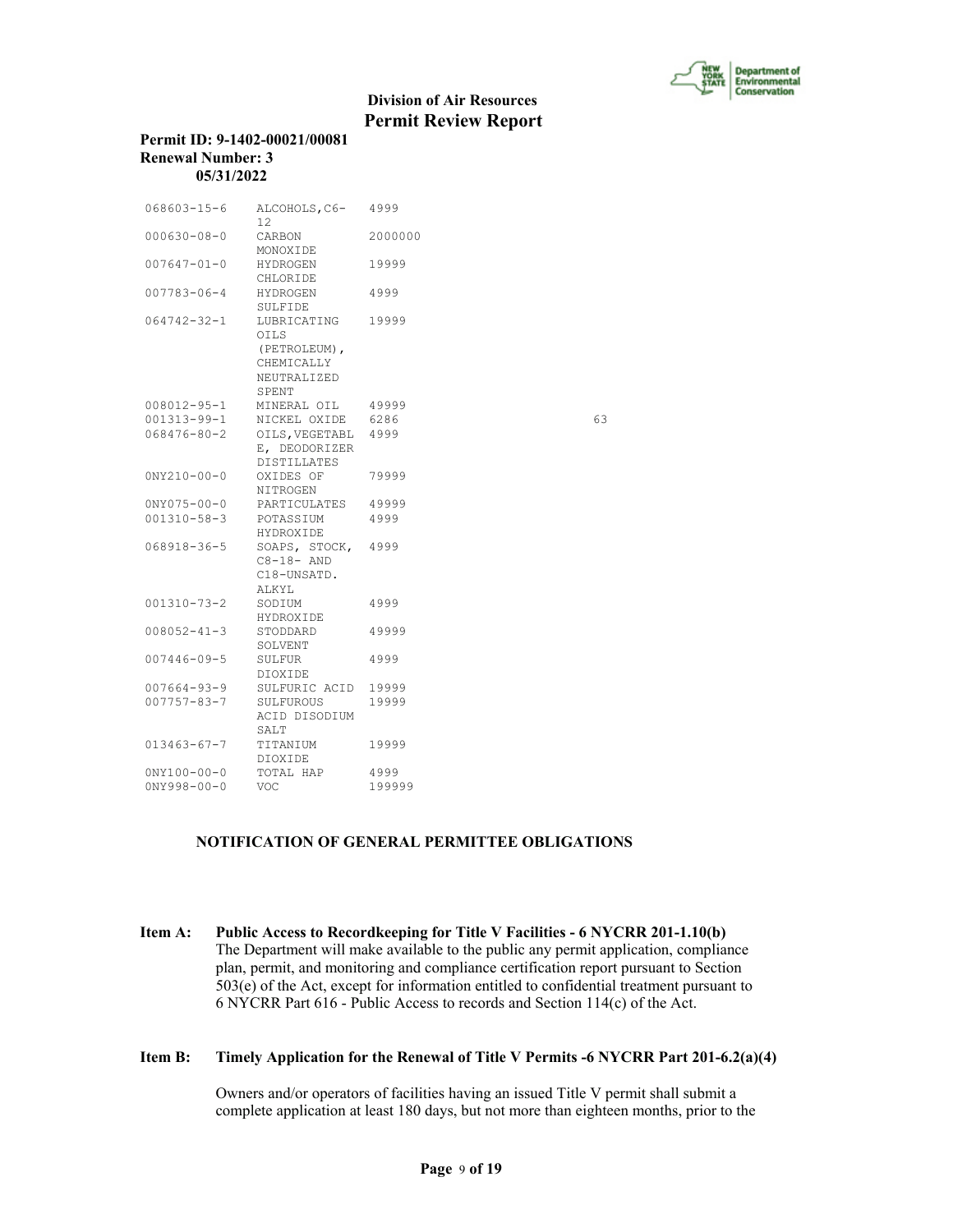

#### **Permit ID: 9-1402-00021/00081 Renewal Number: 3 05/31/2022**

date of permit expiration for permit renewal purposes.

### **Item C: Certification by a Responsible Official - 6 NYCRR Part 201-6.2(d)(12)**

 Any application, form, report or compliance certification required to be submitted pursuant to the federally enforceable portions of this permit shall contain a certification of truth, accuracy and completeness by a responsible official.This certification shall state that based on information and belief formed after reasonable inquiry, the statements and information in the document are true, accurate, and complete.

#### **Item D: Requirement to Comply With All Conditions - 6 NYCRR Part 201-6.4(a)(2)** The permittee must comply with all conditions of the Title V facility permit. Any permit non-compliance constitutes a violation of the Act and is grounds for enforcement action; for permit termination, revocation and reissuance, or modification; or for denial of a permit renewal application.

**Item E: Permit Revocation, Modification, Reopening, Reissuance or Termination, and Associated Information Submission Requirements - 6 NYCRR Part 201-6.4(a)(3)** This permit may be modified, revoked, reopened and reissued, or terminated for cause. The filing of a request by the permittee for a permit modification, revocation and reissuance, or termination, or of a notification of planned changes or anticipated noncompliance does not stay any permit condition.

# **Item F: Cessation or Reduction of Permitted Activity Not a Defense - 6 NYCRR 201-6.4(a)(5)**

 It shall not be a defense for a permittee in an enforcement action to claim that a cessation or reduction in the permitted activity would have been necessary in order to maintain compliance with the conditions of this permit.

# **Item G: Property Rights - 6 NYCRR 201-6.4(a)(6)** This permit does not convey any property rights of any sort or any exclusive privilege.

# **Item H: Severability - 6 NYCRR Part 201-6.4(a)(9)** If any provisions, parts or conditions of this permit are found to be invalid or are the subject

# of a challenge, the remainder of this permit shall continue to be valid.

## **Item I: Permit Shield - 6 NYCRR Part 201-6.4(g)**

 All permittees granted a Title V facility permit shall be covered under the protection of a permit shield, except as provided under 6 NYCRR Subpart 201-6. Compliance with the conditions of the permit shall be deemed compliance with any applicable requirements as of the date of permit issuance, provided that such applicable requirements are included and are specifically identified in the permit, or the Department, in acting on the permit application or revision, determines in writing that other requirements specifically identified are not applicable to the major stationary source, and the permit includes the determination or a concise summary thereof. Nothing herein shall preclude the Department from revising or revoking the permit pursuant to 6 NYCRR Part 621 or from exercising its summary abatement authority. Nothing in this permit shall alter or affect the following:

i. The ability of the Department to seek to bring suit on behalf of the State of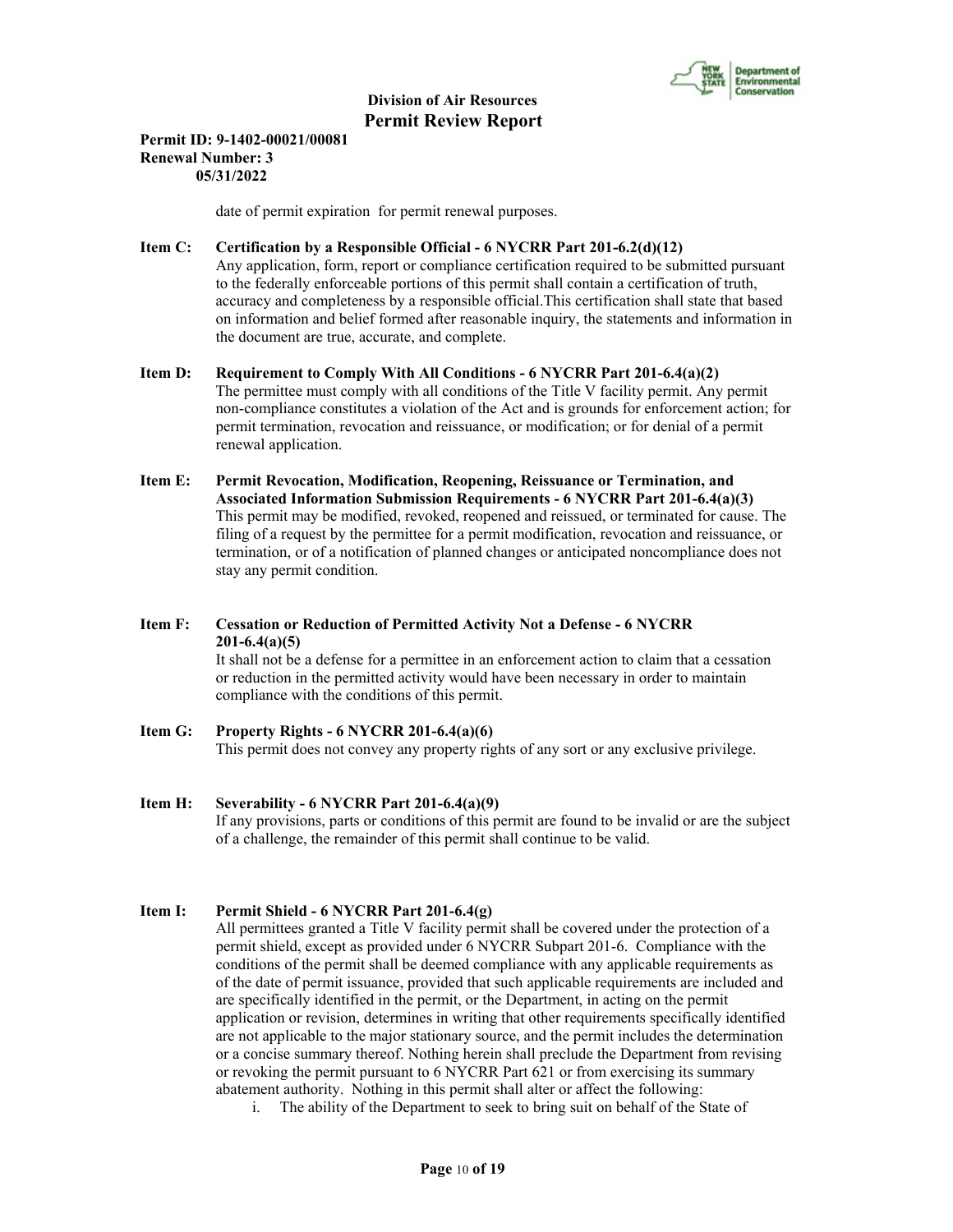

#### **Permit ID: 9-1402-00021/00081 Renewal Number: 3 05/31/2022**

New York, or the Administrator to seek to bring suit on behalf of the United States, to immediately restrain any person causing or contributing to pollution presenting an imminent and substantial endangerment to public health, welfare or the environment to stop the emission of air pollutants causing or contributing to such pollution;

ii. The liability of a permittee of the Title V facility for any violation of applicable requirements prior to or at the time of permit issuance;

iii. The applicable requirements of Title IV of the Act;

iv. The ability of the Department or the Administrator to obtain information from the permittee concerning the ability to enter, inspect and monitor the facility.

#### **Item J: Reopening for Cause - 6 NYCRR Part 201-6.4(i)**

 This Title V permit shall be reopened and revised under any of the following circumstances: i. If additional applicable requirements under the Act become applicable where this permit's remaining term is three or more years, a reopening shall be completed not later than 18 months after promulgation of the applicable requirement. No such reopening is required if the effective date of the requirement is later than the date on which this permit is due to expire, unless the original permit or any of its terms and conditions has been extended by the Department pursuant to the provisions of Part 2 01-6.7 and Part 621.

ii. The Department or the Administrator determines that the permit contains a material mistake or that inaccurate statements were made in establishing the emissions standards or other terms or conditions of the permit.

iii. The Department or the Administrator determines that the Title V permit must be revised or reopened to assure compliance with applicable requirements.

iv. If the permitted facility is an "affected source" subject to the requirements of Title IV of the Act, and additional requirements (including excess emissions requirements) become applicable. Upon approval by the Administrator, excess emissions offset plans shall be deemed to be incorporated into the permit.

Proceedings to reopen and issue Title V facility permits shall follow the same procedures as apply to initial permit issuance but shall affect only those parts of the permit for which cause to reopen exists.

 Reopenings shall not be initiated before a notice of such intent is provided to the facility by the Department at least thirty days in advance of the date that the permit is to be reopened, except that the Department may provide a shorter time period in the case of an emergency.

#### **Item K: Permit Exclusion - ECL 19-0305**

 The issuance of this permit by the Department and the receipt thereof by the Applicant does not and shall not be construed as barring, diminishing, adjudicating or in any way affecting any legal, administrative or equitable rights or claims, actions, suits, causes of action or demands whatsoever that the Department may have against the Applicant for violations based on facts and circumstances alleged to have occurred or existed prior to the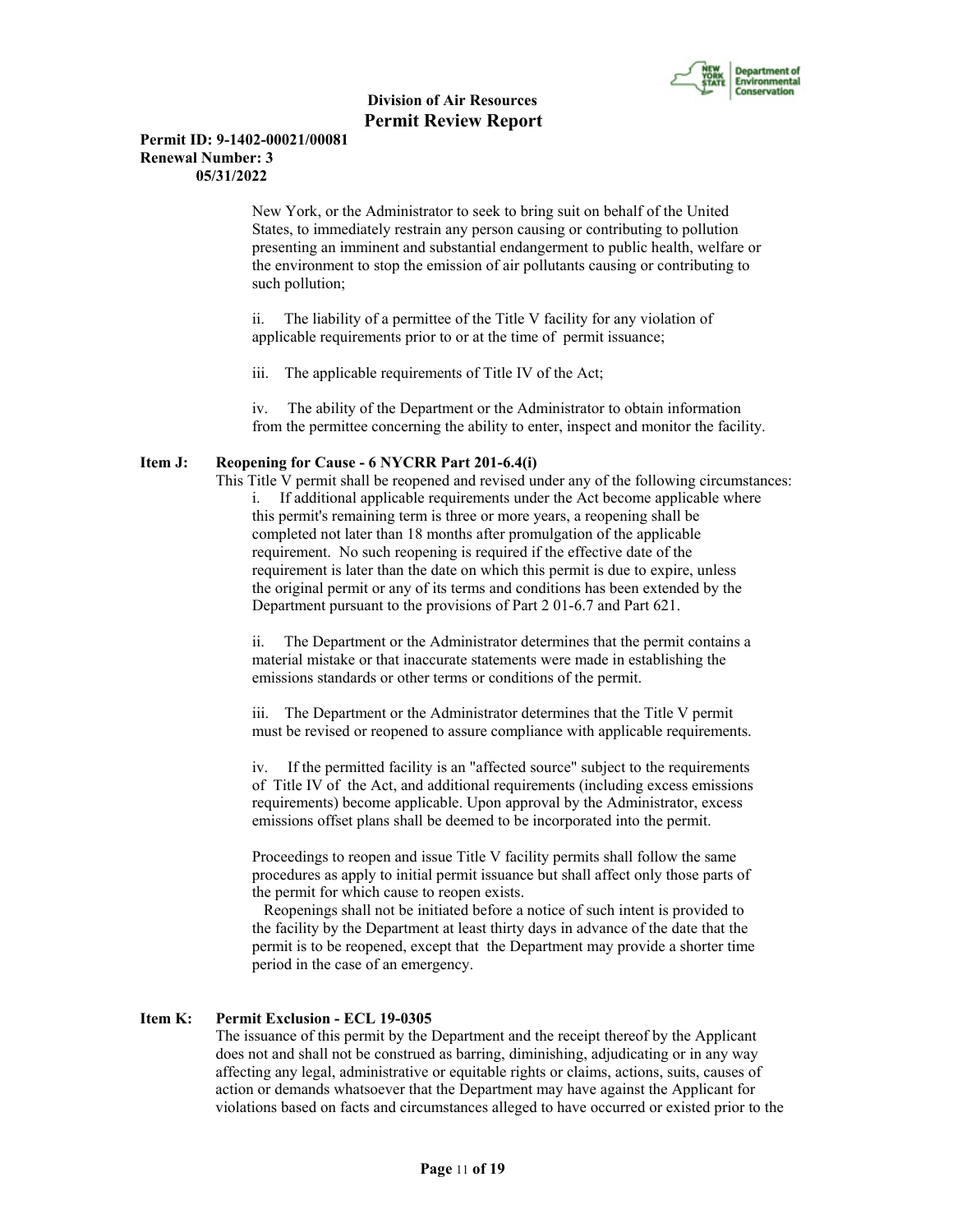

#### **Permit ID: 9-1402-00021/00081 Renewal Number: 3 05/31/2022**

 effective date of this permit, including, but not limited to, any enforcement action authorized pursuant to the provisions of applicable federal law, the Environmental Conservation Law of the State of New York (ECL) and Chapter III of the Official Compilation of the Codes, Rules and Regulations of the State of New York (NYCRR). The issuance of this permit also shall not in any way affect pending or future enforcement actions under the Clean Air Act brought by the United States or any person.

#### **Item L: Federally Enforceable Requirements - 40 CFR 70.6(b)**

 All terms and conditions in this permit required by the Act or any applicable requirement, including any provisions designed to limit a facility's potential to emit, are enforceable by the Administrator and citizens under the Act. The Department has, in this permit, specifically designated any terms and conditions that are not required under the Act or under any of its applicable requirements as being enforceable under only state regulations.

#### **NOTIFICATION OF GENERAL PERMITTEE OBLIGATIONS**

#### **Item A: Emergency Defense - 6 NYCRR 201-1.5**

- An emergency, as defined by subpart 201-2, constitutes an affirmative defense to penalties sought in an enforcement action brought by the Department for noncompliance with emissions limitations or permit conditions for all facilities in New York State.
- (a) The affirmative defense of emergency shall be demonstrated through properly signed, contemporaneous operating logs, or other relevant evidence that:

 (1) An emergency occurred and that the facility owner or operator can identify the cause(s) of the emergency; (2) The equipment at the permitted facility causing the emergency was at the time being properly operated and maintained; (3) During the period of the emergency the facility owner or operator took all reasonable steps to minimize levels of emissions that exceeded the emission standards, or other requirements in the permit; and

 (4) The facility owner or operator notified the Department within two working days after the event occurred. This notice must contain a description of the emergency, any steps taken to mitigate emissions, and corrective actions taken.

 (b) In any enforcement proceeding, the facility owner or operator seeking to establish the occurrence of an emergency has the burden of proof.

 (c) This provision is in addition to any emergency or upset provision contained in any applicable requirement. item\_02

#### **Item B: General Provisions for State Enforceable Permit Terms and Condition - 6 NYCRR Part 201-5**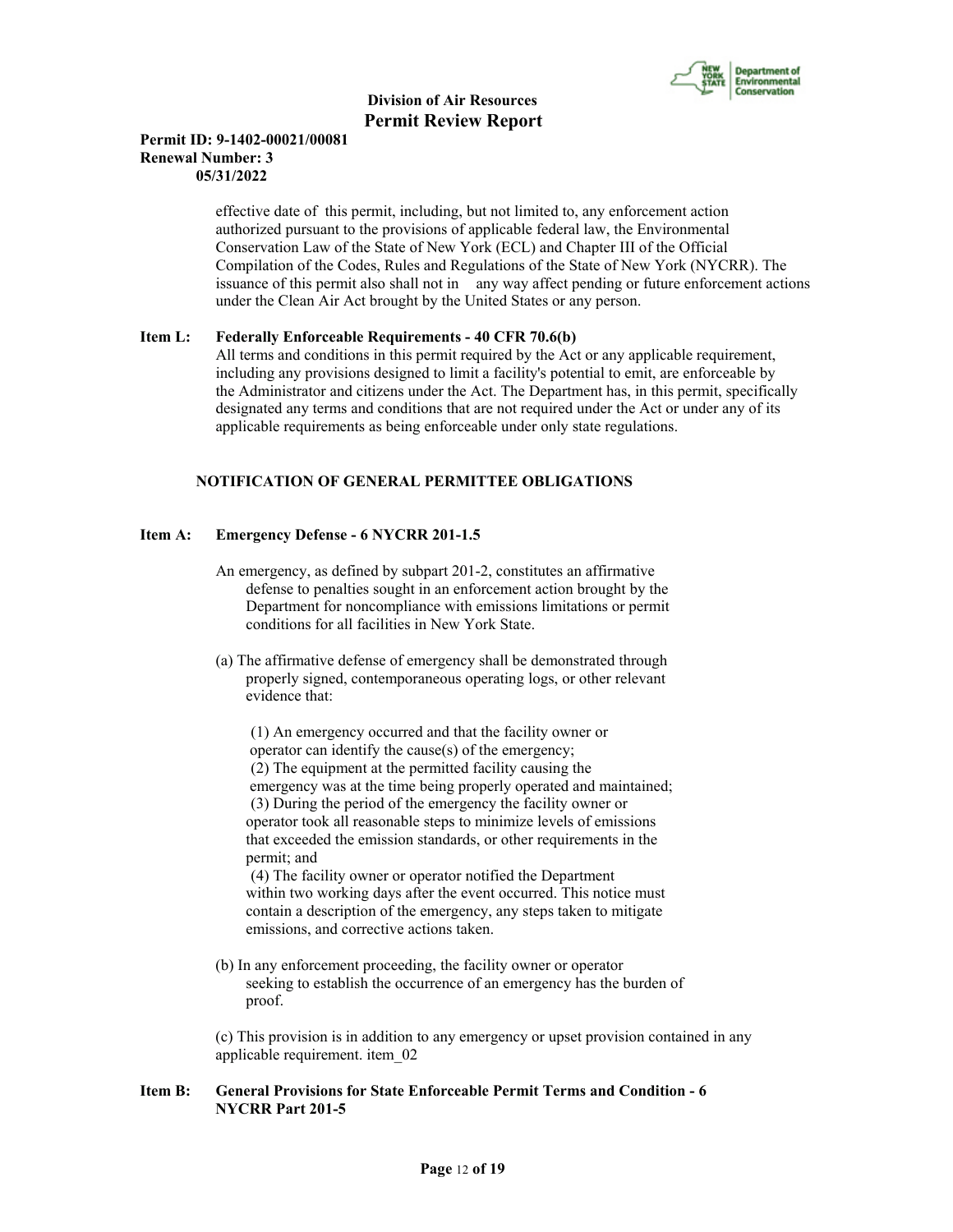

#### **Permit ID: 9-1402-00021/00081 Renewal Number: 3 05/31/2022**

 Any person who owns and/or operates stationary sources shall operate and maintain all emission units and any required emission control devices in compliance with all applicable Parts of this Chapter and existing laws, and shall operate the facility in accordance with all criteria, emission limits, terms, conditions, and standards in this permit. Failure of such person to properly operate and maintain the effectiveness of such emission units and emission control devices may be sufficient reason for the Department to revoke or deny a permit.

 The owner or operator of the permitted facility must maintain all required records on-site for a period of five years and make them available to representatives of the Department upon request. Department representatives must be granted access to any facility regulated by this Subpart, during normal operating hours, for the purpose of determining compliance with this and any other state and federal air pollution control requirements, regulations or law.

#### **Regulatory Analysis**

| Location<br>Facility/EU/EP/Process/ES | Regulation<br>---------------------------- | Condition             | <b>Short Description</b>                                                                                     |
|---------------------------------------|--------------------------------------------|-----------------------|--------------------------------------------------------------------------------------------------------------|
| FACILITY                              | ECL 19-0301                                | 39                    | Powers and Duties of<br>the Department with<br>respect to air                                                |
| $1 - CASTS$                           | 40CFR 60-M.132(b)                          | 32                    | pollution control<br>Secondary brass and<br>bronze production<br>plants - standard for<br>particulate matter |
| FACILITY                              | 40CFR 68                                   | 18                    | Chemical accident<br>prevention provisions                                                                   |
| FACILITY                              | 40CFR 82-F                                 | 19                    | Protection of<br>Stratospheric Ozone -<br>recycling and<br>emissions reduction                               |
| FACILITY                              | 6NYCRR 200.6                               | 1                     | Acceptable ambient                                                                                           |
| FACILITY                              | 6NYCRR 200.7                               | 10                    | air quality.<br>Maintenance of                                                                               |
| 1-CASTS/00030                         | 6NYCRR 200.7                               | 33                    | equipment.<br>Maintenance of                                                                                 |
| 1-CASTS/00055                         | 6NYCRR 200.7                               | 34                    | equipment.<br>Maintenance of                                                                                 |
| $4-HOTRL/-/MIL$                       | 6NYCRR 200.7                               | 36                    | equipment.<br>Maintenance of                                                                                 |
| 6-TREAT                               | 6NYCRR 200.7                               | 37                    | equipment.<br>Maintenance of<br>equipment.                                                                   |
| 9-TINLN                               | 6NYCRR 200.7                               | 38                    | Maintenance of<br>equipment.                                                                                 |
| FACILITY                              | 6NYCRR 201-1.4                             | 40                    | Unavoidable<br>noncompliance and<br>violations                                                               |
| FACILITY<br>FACILITY                  | 6NYCRR 201-1.7<br>6NYCRR 201-1.8           | 11<br>12 <sub>1</sub> | Recycling and Salvage<br>Prohibition of<br>reintroduction of<br>collected<br>contaminants to the<br>air      |
| FACILITY                              | $6NYCRR 201-3.2(a)$                        | 13                    | Exempt Activities -<br>Proof of eligibility                                                                  |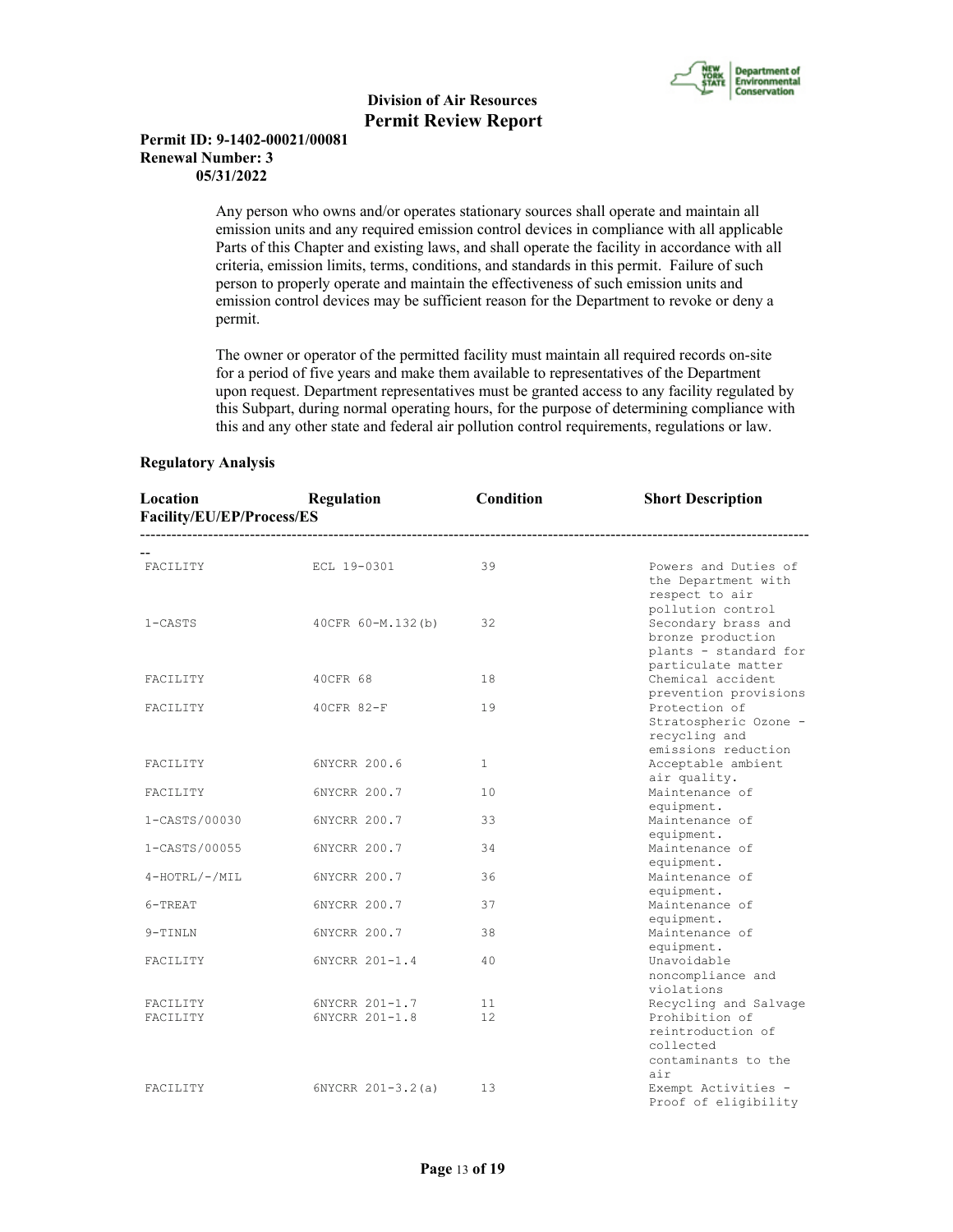

# **Division of Air Resources Permit Review Report**

#### **Permit ID: 9-1402-00021/00081 Renewal Number: 3 05/31/2022**

| FACILITY             | $6NYCRR 201-3.3(a)$                        | 14         | Trivial Activities -                                                                                  |
|----------------------|--------------------------------------------|------------|-------------------------------------------------------------------------------------------------------|
| FACILITY             | 6NYCRR 201-6                               | 20, 28, 29 | proof of eligibility<br>Title V Permits and<br>the Associated Permit<br>Conditions                    |
| FACILITY             | $6NYCRR$ $201-6.4$ (a) (4)                 | 15         | General Conditions -<br>Requirement to<br>Provide Information                                         |
| FACILITY             | $6NYCRR$ $201-6.4$ (a) (7)                 | 2          | General Conditions -<br>Fees                                                                          |
| FACILITY             | $6NYCRR 201-6.4(a) (8)$                    | 16         | General Conditions -<br>Right to Inspect                                                              |
| FACILITY             | $6NYCRR 201-6.4(c)$                        | 3          | Recordkeeping and<br>Reporting of<br>Compliance Monitoring                                            |
| FACILITY             | $6NYCRR$ $201-6.4(c)$ (2)                  | 4          | Records of<br>Monitoring, Sampling<br>and Measurement                                                 |
| FACILITY             | 6NYCRR 201-<br>$6.4(c)$ (3) (ii            | 5          | Reporting<br>Requirements -<br>Deviations and<br>Noncompliance                                        |
| FACILITY             | $6NYCRR 201-6.4 (d) (4)$                   | 21         | Compliance Schedules<br>- Progress Reports                                                            |
| FACILITY             | $6NYCRR 201-6.4(e)$                        | 6          | Compliance<br>Certification                                                                           |
| FACILITY             | $6NYCRR 201-6.4(f)$                        | 22         | Operational<br>Flexibility                                                                            |
| FACILITY             | $6NYCRR 201-6.5(a)$                        | 41         | State Enforceable<br>Requirements                                                                     |
| FACILITY             | 6NYCRR 201-7.1                             | 23, 30     | Emission Capping in<br>Facility Permits                                                               |
| FACILITY             | 6NYCRR 202-1.1                             | 17         | Required emissions<br>tests.                                                                          |
| $1 - CASTS$          | 6NYCRR 202-1.1                             | 31         | Required emissions<br>tests.                                                                          |
| FACILITY             | 6NYCRR 202-2.1                             | 7          | Emission Statements -<br>Applicability                                                                |
| FACILITY             | $6NYCRR$ $202-2.4$ (a) (3)                 | 24         | Emission statement<br>methods and<br>procedures                                                       |
| FACILITY             | 6NYCRR 202-2.5                             | 8          | Emission Statements -<br>record keeping<br>requirements.                                              |
| FACILITY             | 6NYCRR 211.1                               | 42         | General Prohibitions<br>- air pollution<br>prohibited                                                 |
| FACILITY             | 6NYCRR 211.2                               | 2.5        | General Prohibitions<br>- visible emissions<br>limited.                                               |
| FACILITY<br>FACILITY | $6NYCRR 212-1.6(a)$<br>$6NYCRR 212-2.4(b)$ | 26<br>27   | Limiting of Opacity<br>Control of<br>Particulate from New<br>and Modified Process<br>Emission Sources |
| FACILITY             | 6NYCRR 215.2                               | $\circ$    | Open Fires -<br>Prohibitions                                                                          |

#### **Applicability Discussion:**

Mandatory Requirements: The following facility-wide regulations are included in all Title V permits:

#### ECL 19-0301

This section of the Environmental Conservation Law establishes the powers and duties assigned to the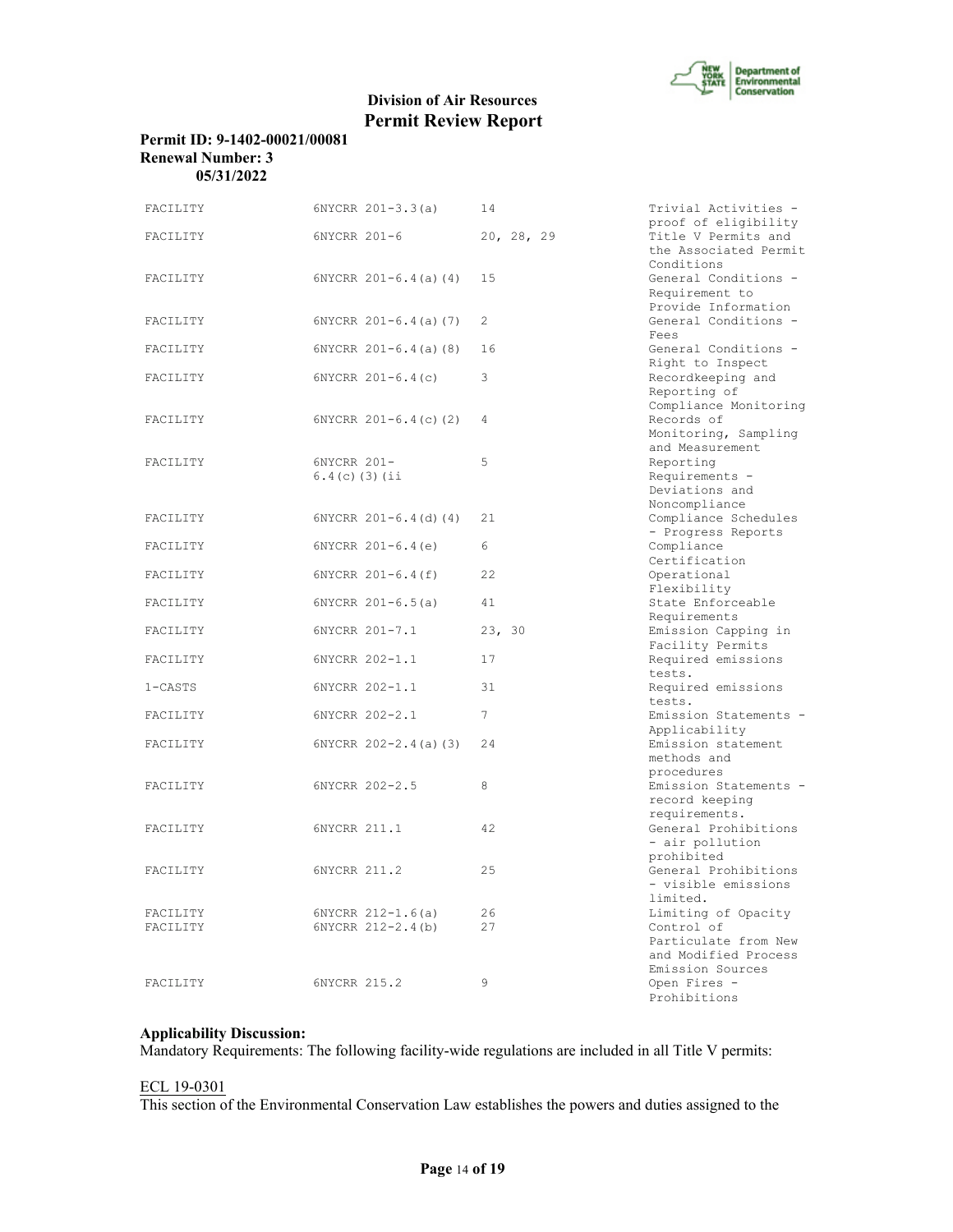

#### **Permit ID: 9-1402-00021/00081 Renewal Number: 3 05/31/2022**

Department with regard to administering the air pollution control program for New York State.

#### 6 NYCRR 200.6

Acceptable ambient air quality - prohibits contravention of ambient air quality standards without mitigating measures

#### 6 NYCRR 200.7

Anyone owning or operating an air contamination source which is equipped with an emission control device must operate the control consistent with ordinary and necessary practices, standards and procedures, as per manufacturer's specifications and keep it in a satisfactory state of maintenance and repair so that it operates effectively

#### 6 NYCRR 201-1.4

This regulation specifies the actions and recordkeeping and reporting requirements for any violation of an applicable state enforceable emission standard that results from a necessary scheduled equipment maintenance, start-up, shutdown, malfunction or upset in the event that these are unavoidable.

#### 6 NYCRR 201-1.7

Requires the recycle and salvage of collected air contaminants where practical

#### 6 NYCRR 201-1.8

Prohibits the reintroduction of collected air contaminants to the outside air

#### 6 NYCRR 201-3.2 (a)

An owner and/or operator of an exempt emission source or unit may be required to certify that it operates within the specific criteria described in this Subpart. All required records must be maintained on-site for a period of 5 years and made available to department representatives upon request. In addition, department representatives must be granted access to any facility which contains exempt emission sources or units, during normal operating hours, for the purpose of determining compliance with this and any other state and federal air pollution control requirements, regulations, or law.

#### 6 NYCRR 201-3.3 (a)

The owner and/or operator of a trivial emission source or unit may be required to certify that it operates within the specific criteria described in this Subpart. All required records must be maintained on-site for a period of 5 years and made available to department representatives upon request. In addition, department representatives must be granted access to any facility which contains trivial emission sources or units subject to this Subpart, during normal operating hours, for the purpose of determining compliance with this and any other state and federal air pollution control requirements, regulations, or law.

#### 6 NYCRR Subpart 201-6

This regulation applies to those terms and conditions which are subject to Title V permitting. It establishes the applicability criteria for Title V permits, the information to be included in all Title V permit applications as well as the permit content and terms of permit issuance. This rule also specifies the compliance, monitoring, recordkeeping, reporting, fee, and procedural requirements that need to be met to obtain a Title V permit, modify the permit and demonstrate conformity with applicable requirements as listed in the Title V permit. For permitting purposes, this rule specifies the need to identify and describe all emission units, processes and products in the permit application as well as providing the Department the authority to include this and any other information that it deems necessary to determine the compliance status of the facility.

#### 6 NYCRR 201-6.4 (a) (4)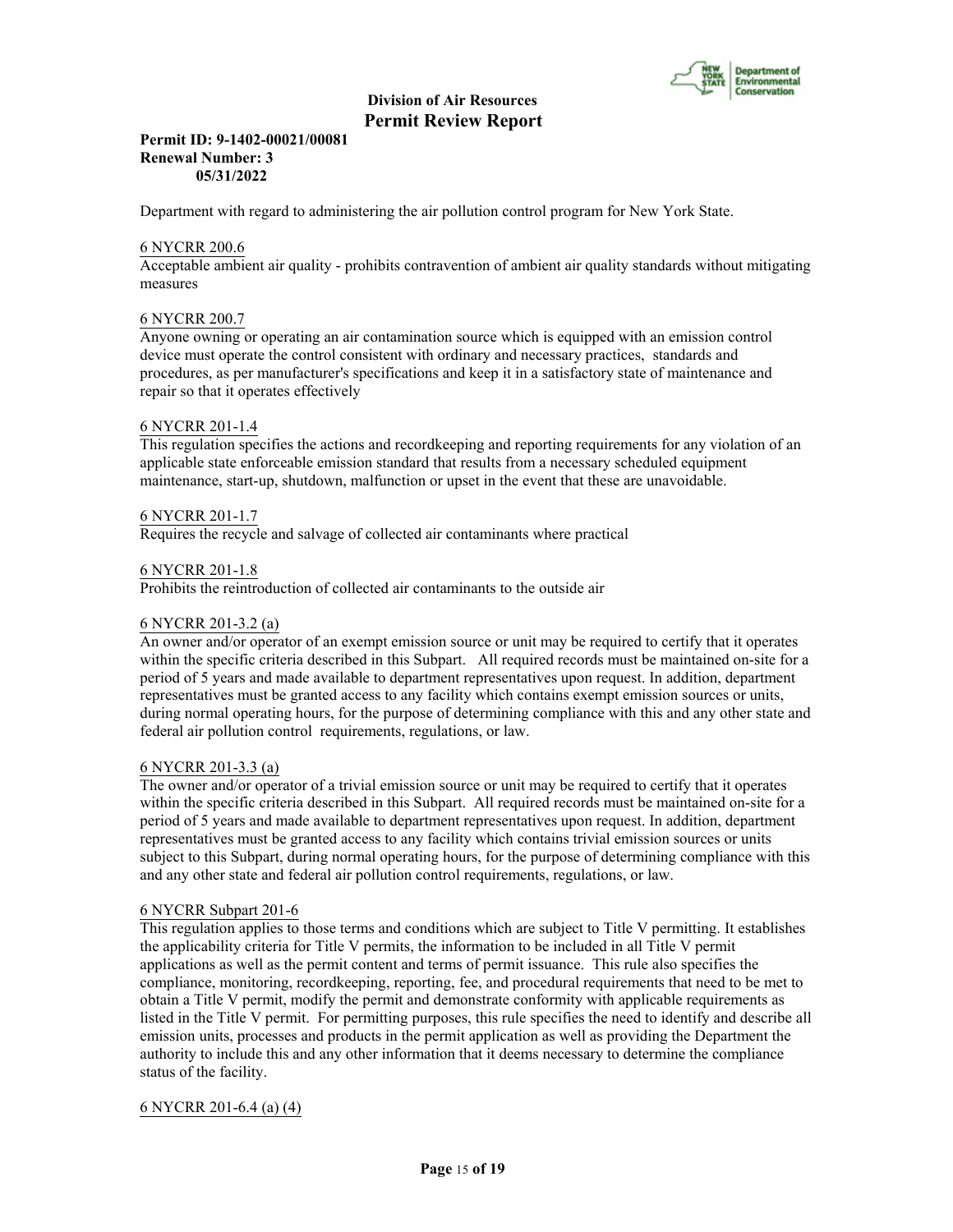

#### **Permit ID: 9-1402-00021/00081 Renewal Number: 3 05/31/2022**

This mandatory requirement applies to all Title V facilities. It requires the permittee to provide information that the Department may request in writing, within a reasonable time, in order to determine whether cause exists for modifying, revoking and reissuing, or terminating the permit or to determine compliance with the permit. The request may include copies of records required to be kept by the permit.

#### 6 NYCRR 201-6.4 (a) (7)

 This is a mandatory condition that requires the owner or operator of a facility subject to Title V requirements to pay all applicable fees associated with the emissions from their facility.

#### 6 NYCRR 201-6.4 (a) (8)

This is a mandatory condition for all facilities subject to Title V requirements. It allows the Department to inspect the facility to determine compliance with this permit, including copying records, sampling and monitoring, as necessary.

#### 6 NYCRR 201-6.4 (c)

This requirement specifies, in general terms, what information must be contained in any required compliance monitoring records and reports. This includes the date, time and place of any sampling, measurements and analyses; who performed the analyses; analytical techniques and methods used as well as any required QA/QC procedures; results of the analyses; the operating conditions at the time of sampling or measurement and the identification of any permit deviations. All such reports must also be certified by the designated responsible official of the facility.

#### 6 NYCRR 201-6.4 (c) (2)

This requirement specifies that all compliance monitoring and recordkeeping is to be conducted according to the terms and conditions of the permit and follow all QA requirements found in applicable regulations. It also requires monitoring records and supporting information to be retained for at least 5 years from the time of sampling, measurement, report or application. Support information is defined as including all calibration and maintenance records and all original strip-chart recordings for continuous monitoring instrumentation, and copies of all reports required by the permit.

#### 6 NYCRR 201-6.4 (c) (3) (ii)

This regulation specifies any reporting requirements incorporated into the permit must include provisions regarding the notification and reporting of permit deviations and incidences of noncompliance stating the probable cause of such deviations, and any corrective actions or preventive measures taken.

#### 6 NYCRR 201-6.4 (d) (4)

This condition applies to every Title V facility subject to a compliance schedule. It requires that reports, detailing the status of progress on achieving compliance with emission standards, be submitted semiannually.

#### 6 NYCRR 201-6.4 (e)

Sets forth the general requirements for compliance certification content; specifies an annual submittal frequency; and identifies the EPA and appropriate regional office address where the reports are to be sent.

#### 6 NYCRR 202-1.1

This regulation allows the department the discretion to require an emission test for the purpose of determining compliance. Furthermore, the cost of the test, including the preparation of the report are to be borne by the owner/operator of the source.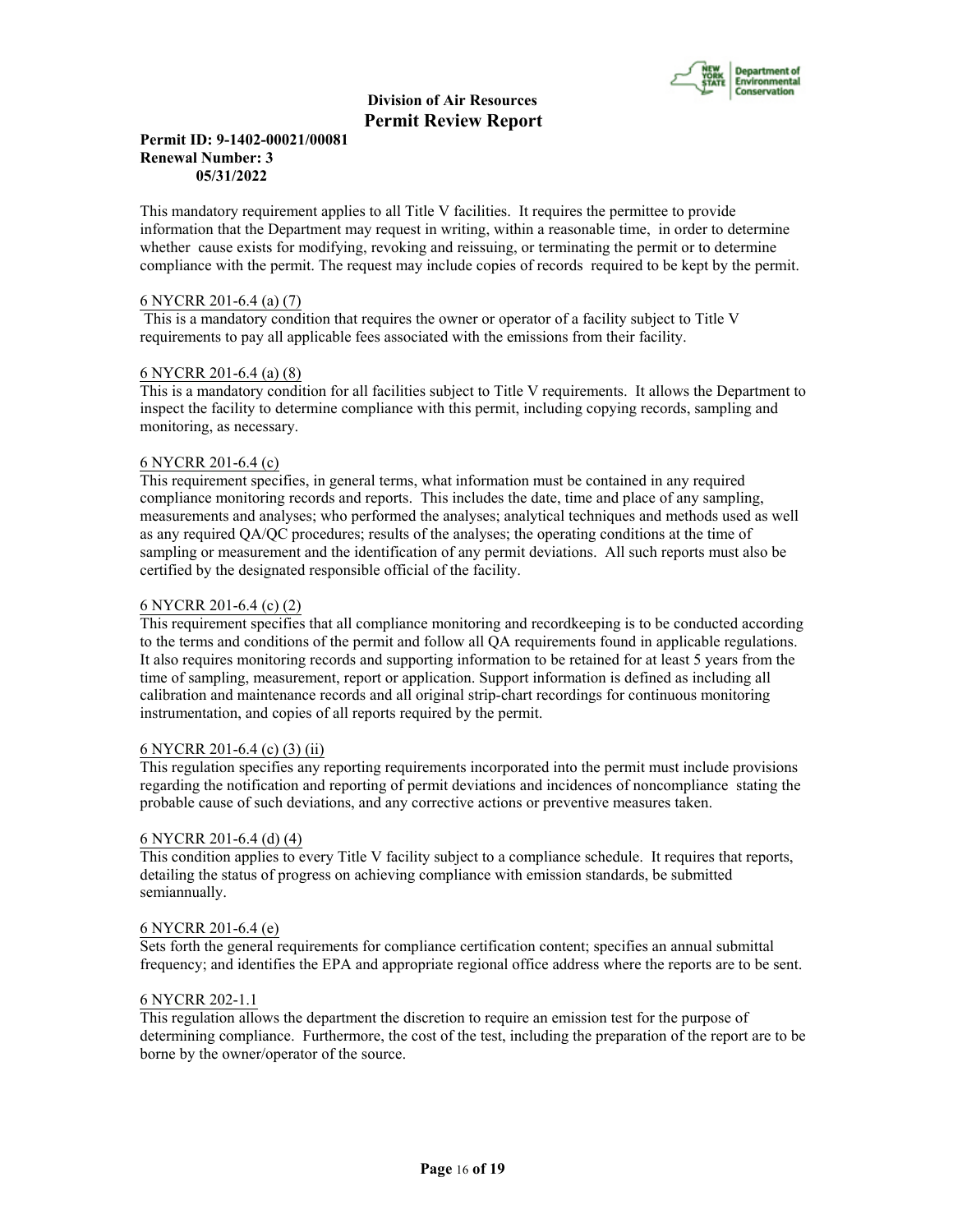

#### **Permit ID: 9-1402-00021/00081 Renewal Number: 3 05/31/2022**

#### 6 NYCRR 202-2.5

This rule specifies that each facility required to submit an emission statement must retain a copy of the statement and supporting documentation for at least 5 years and must make the information available to department representatives.

#### 6 NYCRR 211.2

This regulation limits opacity from sources to less than or equal to 20 percent (six minute average) except for one continuous six-minute period per hour of not more than 57 percent opacity.

#### 6 NYCRR 215.2

Except as allowed by section 215.3 of 6 NYCRR Part 215, no person shall burn, cause, suffer, allow or permit the burning of any materials in an open fire.

#### 40 CFR Part 68

This Part lists the regulated substances and there applicability thresholds and sets the requirements for stationary sources concerning the prevention of accidental releases of these substances.

#### 40 CFR Part 82, Subpart F

Subpart F requires the reduction of emissions of class I and class II refrigerants to the lowest achievable level during the service, maintenance, repair, and disposal of appliances in accordance with section 608 of the Clean Air Act AmENDments of 1990. This subpart applies to any person servicing, maintaining, or repairing appliances except for motor vehicle air conditioners. It also applies to persons disposing of appliances, including motor vehicle air conditioners, refrigerant reclaimers, appliance owners, and manufacturers of appliances and recycling and recovery equipment. Those individuals, operations, or activities affected by this rule, may be required to comply with specified disposal, recycling, or recovery practices, leak repair practices, recordkeeping and/or technician certification requirements.

#### **Facility Specific Requirements**

In addition to Title V, AURUBIS BUFFALO INC has been determined to be subject to the following regulations:

# 40 CFR 60.132 (b)

#### 6 NYCRR 201-6.4 (f)

This section describes the potential for certain operational changes to be made by the facility owner or operator without first obtaining a permit modification. Changes made pursuant to this provision must meet all of the criteria described in this section to qualify for consideration as operational flexibility. The Department reserves the right to require the facility owner or operator to obtain a permit modification prior to making any changes at the facility pursuant to this section.

#### 6 NYCRR 201-6.5 (a)

This section identifies state enforceable requirements for Title V permits.

#### 6 NYCRR 201-7.1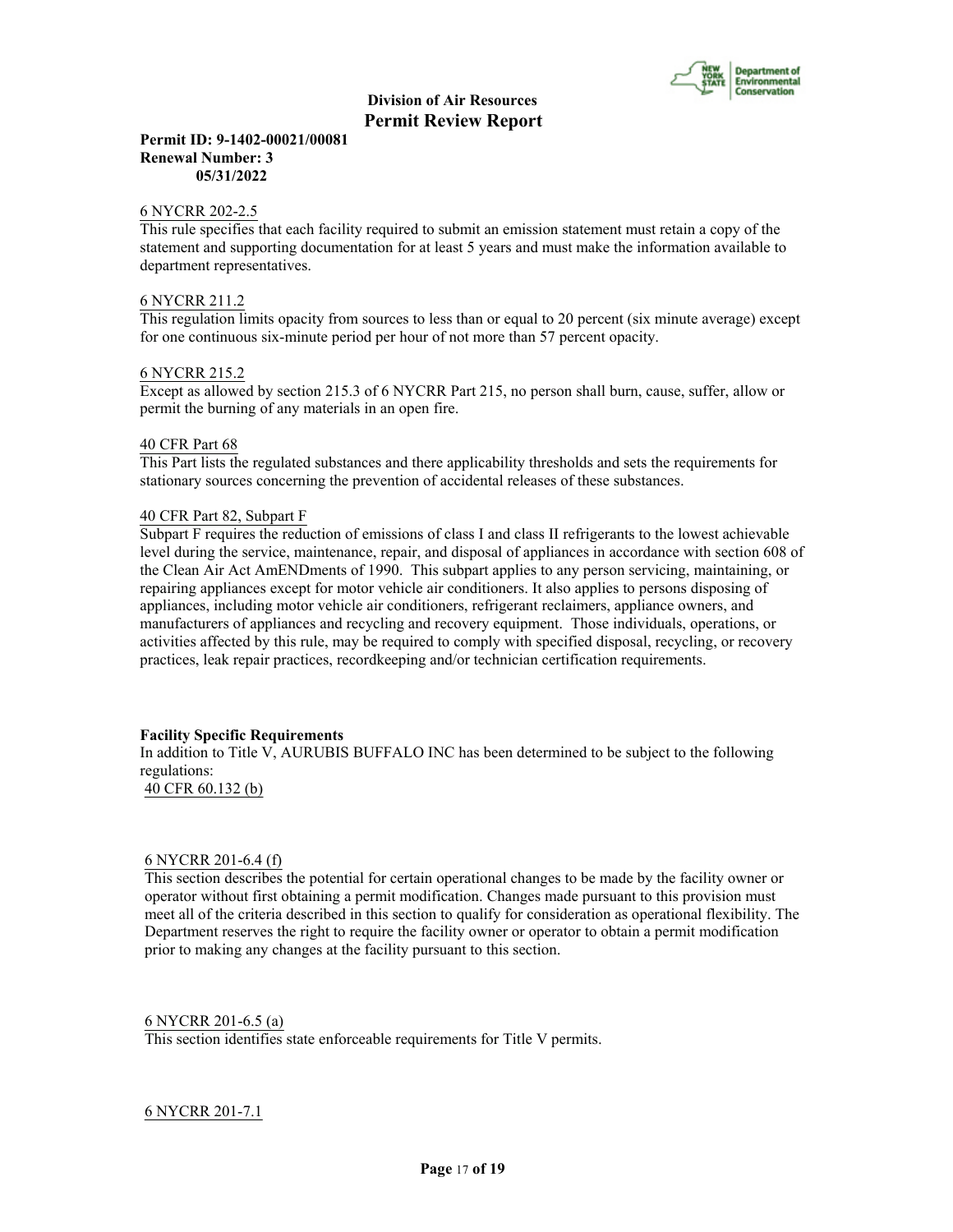

#### **Permit ID: 9-1402-00021/00081 Renewal Number: 3 05/31/2022**

This section of Part 201-7 specifies the criteria that need to be met in order to restrict emissions to avoid Title V or other applicable requirements using federally enforceable permit conditions permit.

### 6 NYCRR 202-2.4 (a) (3)

Once a facility is required to submit annual emission statements electronically, emission statements must be submitted to the department per the specified schedule, in this regulation beginning the reporting year that a Title V permit containing a condition mandating electronic submittal is issued.

#### 6 NYCRR 211.1

This regulation requires that no person shall cause or allow emissions of air contaminants to the outdoor atmosphere of such quantity, characteristic or duration which are injurious to human, plant or animal life or to property, or which unreasonably interfere with the comfortable enjoyment of life or property.

#### 6 NYCRR 212-1.6 (a)

This provisions requires that the facility owner or operator not cause or allow emissions having an average opacity during any six consecutive minutes of 20 percent or greater from any process emission source or emission point, except for the emission of uncombined water.

#### 6 NYCRR 212-2.4 (b)

Particulate emissions from any process emission source, which received a B or C Environmental Rating, and for which an application was received by the department after July 1, 1973 are restricted to 0.050 grains per cubic foot of exhaust gas, expressed at standard conditions on a dry gas basis.

#### **Compliance Certification Summary of monitoring activities at AURUBIS BUFFALO INC:**

| Location<br>Facility/EU/EP/Process/ES | Cond No. |                                                                    | <b>Type of Monitoring</b> |  |  |
|---------------------------------------|----------|--------------------------------------------------------------------|---------------------------|--|--|
|                                       |          |                                                                    |                           |  |  |
| 1-CASTS                               | 32       | monitoring of process or control device parameters<br>as surrogate |                           |  |  |
| 1-CASTS/00030                         | 33       | monitoring of process or control device parameters<br>as surrogate |                           |  |  |
| 1-CASTS/00055                         | 34       | monitoring of process or control device parameters                 |                           |  |  |